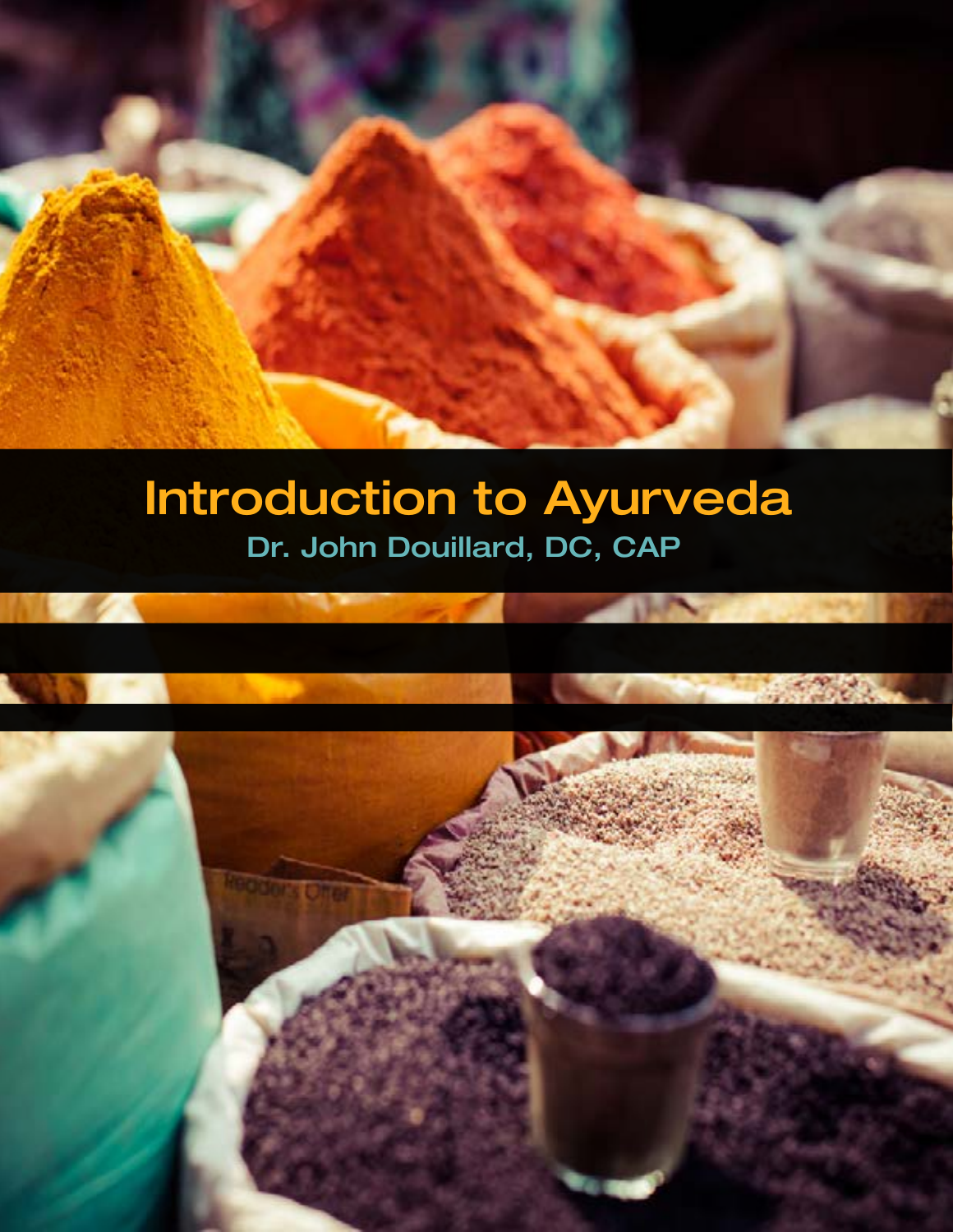# What is Ayurveda?

In Ayurvedic medicine, optimal health and even one's spiritual growth starts with prevention. Prevention is based on a balanced lifestyle that is in harmony with the cycles of nature.

Ayurveda recognizes that all living creatures, whether human, plant, or animal, must live in harmony with nature in order to survive and thrive. Like the owner's manual of your car prescribes maintenance schedules for the long-term health of your vehicle, Ayurveda speaks of daily and seasonal routines that ensure maximal health, mental clarity, and longevity.

We don't realize that, just like the birds, our survival depends on transitioning with the seasons. Eating the same foods 365 days a year, or simply putting on a sweater when it gets chilly is not in keeping with the original human design.



At its core, **[Ayurveda](https://lifespa.com/about-lifespa/ayurveda/what-is-ayurveda/)** is a 5,000-year-old science designed to bring the body back into balance. But Ayurveda is so much more…

"As within, so without" is a common saying. Ayurveda believes that healing starts from within. The idea of taking an herb to sedate you for insomnia or a laxative to relieve constipation is contrary to Ayurvedic philosophy. Instead, Ayurveda tries to understand and address the root of the problem.

And the root of most problems, according to Ayurveda, is an imbalance in the digestive system.

Therefore, much attention is given to maintaining digestive health. In Ayurveda, the digestive system is also your detoxification system. When digestion breaks down, so does your ability to detox.

Ayurveda is a Vedic science. Another Vedic science, often called Ayurveda's sister science, is Yoga. All Vedic sciences are primarily teachings for the development of full human physical, mental, and spiritual potential.

Ayurveda's base of knowledge was recorded in a large body of Sanskrit literature that originated in India, called the Vedas. The Vedas are considered to be the oldest written recordings that describe, often in metaphors, ancient Hindu principles and practices.

You may have heard of the Vedic warriors—including Ram, Lakshman, Arjuna, and Krishna. These warriors represent beings that have achieved their full spiritual potential and fearlessness through mental and emotional freedom.

# Ayurvedic Healing and Detox Prevention is King

# **Table of Contents**

| What is Ayurveda?                                                     | 3              |
|-----------------------------------------------------------------------|----------------|
| Doshas and Ayurvedic Body Types                                       | $\overline{4}$ |
| Vata (Winter) Body                                                    | 5              |
| Kapha (Spring) Body                                                   | $\overline{7}$ |
| Pitta (Summer) Body                                                   | $\Theta$       |
| The Ayurvedic Diet                                                    | 11             |
| Top 20 Ayurvedic Eating Tips                                          | 12             |
| When to Eat                                                           | 12             |
| Choose the Best Ayurvedic Herbs, Spices, and Foods for Your Digestion | 14             |
| Ayurvedic Exercise                                                    | 19             |
| Top 10 Ayurvedic Secrets for Pure Energy and Contentment              | 20             |
| Love Unconditionally                                                  | 26             |
| Emotional Detox: Why You Need One and How to Get Started              | 28             |
| Detox with the Colorado Cleanse                                       | 32             |
| Welcome to LifeSpa!                                                   | 34             |

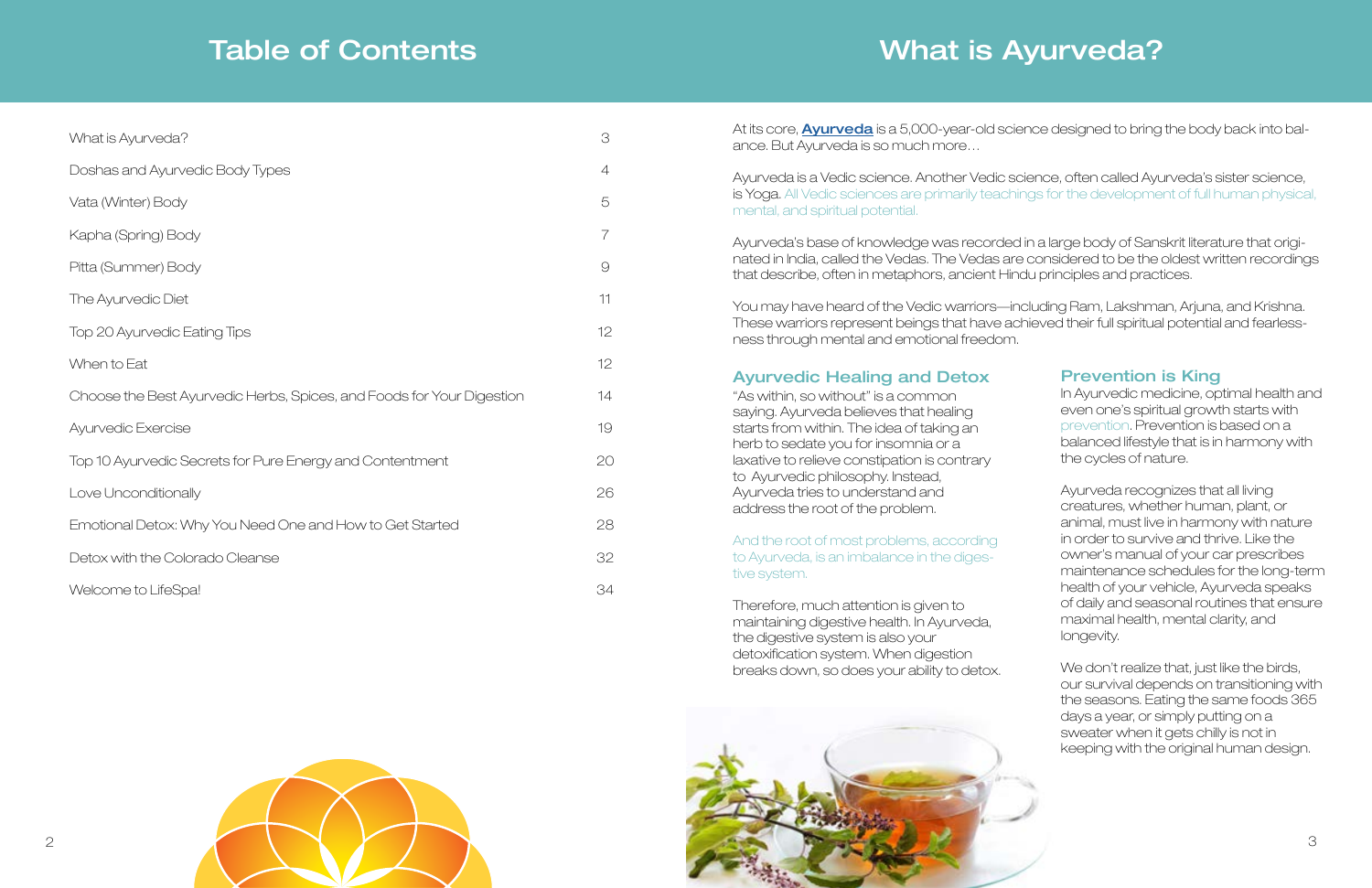<span id="page-2-0"></span>What is in line with the way our bodies were built is going to sleep and rising with the sun; eating local, seasonal foods; and building activities around the natural rhythms of the day. These are all simple and profound ways to stay in harmony with nature.

When you are living a lifestyle in harmony with nature; eating well; exercising; and working to still the mind with techniques like yoga, breathing, and meditation, you can set the stage for optimal health and emotional growth.

The root of most problems, according to Ayurveda, is an imbalance in the digestive system. Therefore, much attention is given to maintaining digestive health.

In Ayurveda, the digestive system is also your detoxification system. When digestion breaks down, so does your ability to [detox](https://lifespa.com/cleansing/).

Five thousand years ago, in a non-toxic world, Ayurvedic experts thought it was important, even then, to design one of the most sophisticated detoxification programs in the world, called panchakarma. Today, with digestive-compromising stress and environmental toxicity at an all-time high, resetting digestive strength and regular detoxification is more important than ever and remains a critical part of Ayurvedic treatment.

In Ayurveda, the doshas reflect the three main governing principles of nature: vata (air), pitta (fire), and kapha (earth-water).

Each person's nature reflects a unique combination of these three principles or doshas. For example, you can be predominantly pitta with some vata tendencies, or you can be tri-doshic, with equal parts of all three.

Your doshic composition depicts what and how you eat, how you exercise, when and how you sleep, and even where you prefer to live.

There are different protocols and recommendations for Ayurvedic herbs, lifestyle, diet, exercise, skin, digestion, lymph management and more that can all be organized into the three different body types.

# Doshas and Ayurvedic Body Types

# Vata (Winter) Body

## Vata is the main driver, or mover, of the body, providing the following functions:

- All eliminations: fetus, semen, feces, urine, and sweat
- Assists with metabolism in the body (agni) and transformation of tissues • Small eyes, whites of eyes are bluish or brownish
- Controls movement (mental and physical), including respiration, heartbeat, motivation, contraction of muscles, and natural urges • Relays all sensory input to the brain and • Very large, small, or shaded teeth, or crooked teeth • Performs activity quickly, can't stay idle, quick walking pace.
- controls motor functions
- Governs the nervous system

### Vata Qualities

Primary Aspects: Cold, dry, light Elements: Air and ether Season: Fall and winter Times of Day: 2 a.m.-6 a.m. and 2 p.m.-6 p.m. Tastes: Pungent, bitter, astringent, light, cold, dry Best Oils: Sesame, almond, apricot

[Vata](https://lifespa.com/vata-ayurvedic-constitution/) is the most important of the three doshas. If left unbalanced, it causes pitta and kapha to become imbalanced.

Being aware of your doshas will allow you to identify Ayurvedic protocols to align your internal nature with the larger cycles of nature, also called circadian rhythms. It's like having a roadmap that leads you closer to your best self, so that you can reach your true potential, and be more radiant and joyful.

### What's Your Body Type?

Take our [quiz](https://lifespa.com/ayurvedic-health-quizzes/body-type-quiz-dosha-ayurveda/) to learn your doshic composition. Check the answers that best fit your long-term experience.

| <b>Vata Body-Type Characteristics</b>                |  |
|------------------------------------------------------|--|
| $\bullet$ Small frame light and thin has a hard time |  |

- Small frame, light and thin, has a hard time gaining weight
- Course, dry, kinky or curly hair
- Dry, rough skin

- Low strength and endurance
- Quick-minded, restless, learns fast, forgets fast
- High-pitched and fast voice
- Moods change quickly, tendency to worry, easily excitable, easily stressed
- Irregular hunger and digestion, prefers warm food and drink and eats quickly
- 
- Tendency toward constipation
- Aversion to cold weather
- Spends money quickly, doesn't save
- Variable, irregular sex drive

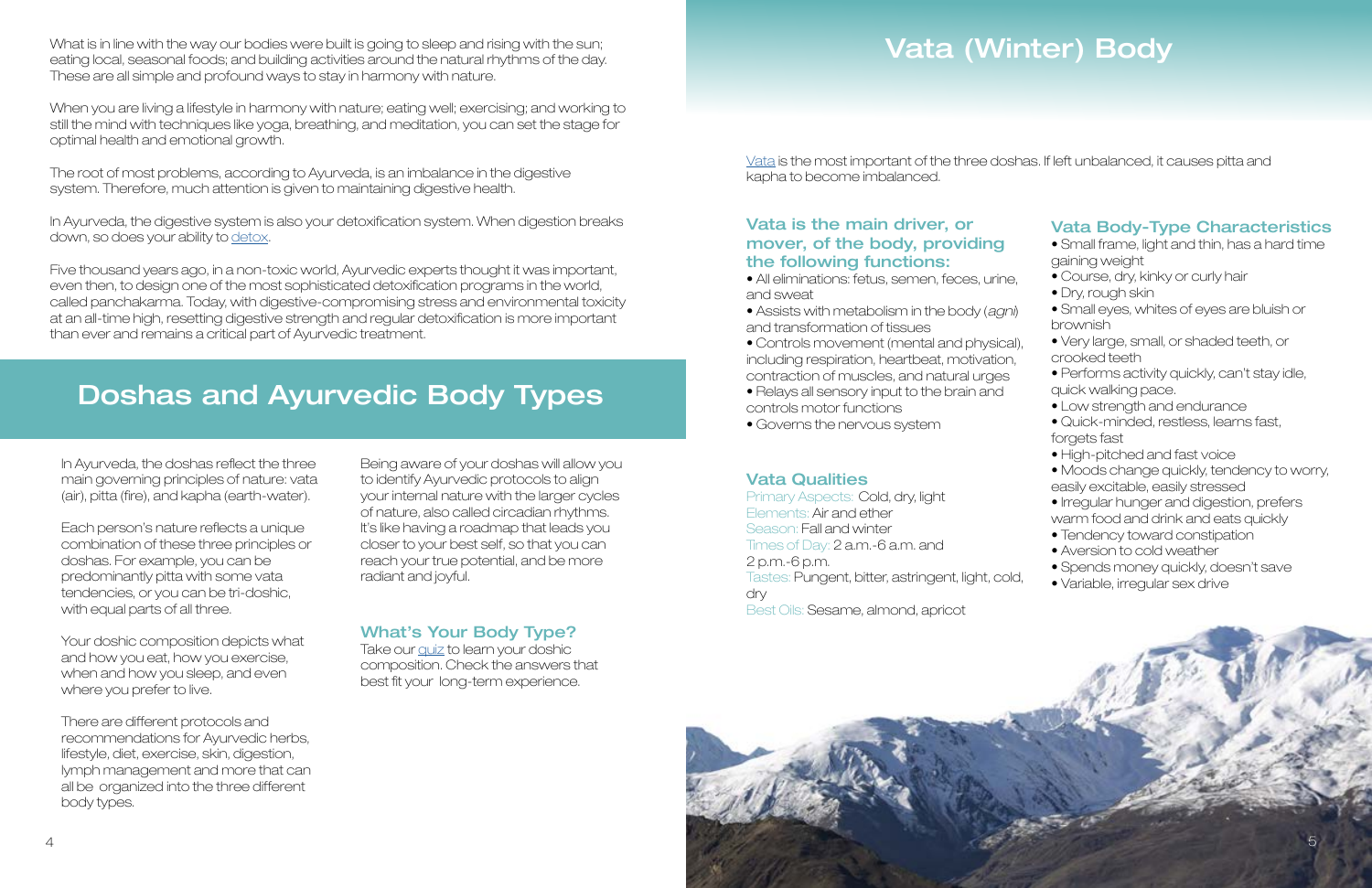# <span id="page-3-0"></span>Signs of Excess Vata

- Sleep imbalances
- Mood imbalances, including melancholy
- Occasional constipation
- Mild achiness
- Dryness
- Forgetfulness
- Restlessness

If you experience some of these signs, schedule an Ayurvedic [consult](https://lifespa.com/about-lifespa/ayurvedic-clinic/?utm_source=intro%20to%20ayurveda&utm_medium=ebook&utm_campaign=consultation) and follow the tips below.

### To Balance Vata

• Start your day with 1-2 capsules of [Ashwagandha](https://store.lifespa.com/product/ashwagandha-capsules/?utm_source=ebook&utm_medium=intro&utm_campaign=Ashwaghandha) and [Turmeric Plus](https://store.lifespa.com/product/turmeric-plus-capsules/?utm_source=intro%20to%20ayurveda&utm_medium=ebook&utm_campaign=Turmeric%20Plus). (Children over 4 take 1 of each.)

- Follow a regular rhythm of sleep, exercise, mealtimes, and rest
- Take 3-5000 IU of [Vitamin D3](https://store.lifespa.com/product/liquid-sun-vitamin-d3/?utm_source=intro%20to%20ayurveda&utm_medium=ebook&utm_campaign=D3) daily. Use our [home test kit](https://store.lifespa.com/product/vitamin-d-testing-kit/?utm_source=intro%20to%20ayurveda&utm_medium=ebook&utm_campaign=vitamin%20d%20test%20kit) to test your vitamin D levels before use
- To increase vata, eat fewer astringent and bitter foods; to balance excess vata, eat more sweet, salty, heavy, oily and hot foods, such as savory squash soup and hot herbal tea. (See a list of winter-friendly foods [here](https://lifespa.com/wp-content/uploads/2019/10/Winter-Grocery-List.pdf).)

• Nearly 80% of your body's immune system lives in your gut. Take our Digestive Health Quiz to boost your immunity • Sleep with a humidifier to keep your sinuses clear

# Kapha (Spring) Body

[Kapha](https://lifespa.com/kapha-ayurvedic-constitution/) is the heaviest of the three doshas. It provides the structures and the lubrication the body needs.

# Kapha provides the following functions:

- Strength and energy
- Moistness and lubrication
- Stability to add the necessary
- grounding aspect to both mind and body.
- Mass and structure to provide fullness to bodily tissues
- Fertility and virility

• Practice my One-Minute Meditation up to 10 times per day to help cope with stress, anxiety, and depression.

## Kapha Qualities

Primary Aspects: Cold, moist, oily, heavy Elements: Water and earth Season: Winter and spring Times of Day: 6 a.m.–10 a.m. and 6 p.m.–10 p.m. Tastes: Sweet, sour, salty, heavy, oily, and cold Best Oils: Sesame, olive

# Kapha Body-Type Characteristics

- Large frame, heavy, easily gains weight
- Thick, straight or wavy, oily hair
- Oily, moist, pale skin
- Large eyes, whites of eyes are glossy and white
- Medium to large, white and strong teeth
- Slow and steady walking pace
- Excellent strength and endurance
- Calm, steady disposition, long-term memory
- Low-pitched and resonating voice
- Steady moods, slow to get irritated, very understanding, easy-going
- Can miss a meal easily, digestion can be a little slow, prefers dry food and eats slowly
- Elimination is heavy, thick, and regular
- Saves money regularly and accumulates wealth.
- Strong sex drive
- Sound, heavy, and long sleep; dreams of water, clouds, and romance

# Daily Routines (Dinacharya) for Vata

• Self-massage with warm [Tri-Doshic](https://store.lifespa.com/product/tri-doshic-massage-oil-4oz/?utm_source=intro%20to%20ayurveda&utm_medium=ebook&utm_campaign=Tri-Doshic%20Massage%20Oil)  [Massage Oil](https://store.lifespa.com/product/tri-doshic-massage-oil-4oz/?utm_source=intro%20to%20ayurveda&utm_medium=ebook&utm_campaign=Tri-Doshic%20Massage%20Oil) or [Lymphatic Massage](https://store.lifespa.com/product/lymphatic-massage-oil-4-oz/?utm_source=intro%20to%20ayurveda&utm_medium=ebook&utm_campaign=Lymphatic%20Massage%20Oil)  [Oil. L](https://store.lifespa.com/product/lymphatic-massage-oil-4-oz/?utm_source=intro%20to%20ayurveda&utm_medium=ebook&utm_campaign=Lymphatic%20Massage%20Oil)earn how to do [daily self-massage](https://lifespa.com/ayurvedic-daily-home-oil-massage-abhyanga/) to balance your nervous system and detox your lymphatic system.

- Lubricate and protect dry sinuses by performing neti (gentle saline irrigation), followed by nasya (oil).
- Massage ears with Lymphatic Massage Oil.
- At the end of winter, follow one of our at-home cleanses to ensure a healthy spring.

# Vata-Balancing Diet

During fall/winter months, which are November to February in the Northern Hemisphere, prioritize the diet tips listed [here.](https://lifespa.com/winter-grocery-list-vata-balancing-diet/https://lifespa.com/winter-grocery-list-vata-balancing-diet/)

# The Best Herbs for Winter and Balancing Vata

Historically, all Ayurvedic foods and herbs were organic, local, and seasonal. In winter, these four herbal supplements tend to be accessible, and perfect for supporting immunity and more:

- • [Ashwagandha](https://store.lifespa.com/product/ashwagandha-capsules/?utm_source=ebook&utm_medium=intro&utm_campaign=Ashwaghandha)
- • [Chyawanprash](https://store.lifespa.com/product/organic-chyawanprash/?utm_source=ebook&utm_medium=intro&utm_campaign=Chyawanaprash)
- • [Gentle Digest](https://store.lifespa.com/product/gentle-digest-capsules/?utm_source=ebook&utm_medium=intro&utm_campaign=Gentle%20Digest)
- • [Triphala](https://store.lifespa.com/product/triphala-capsules-trifala/?utm_source=ebook&utm_medium=intro&utm_campaign=Triphala)

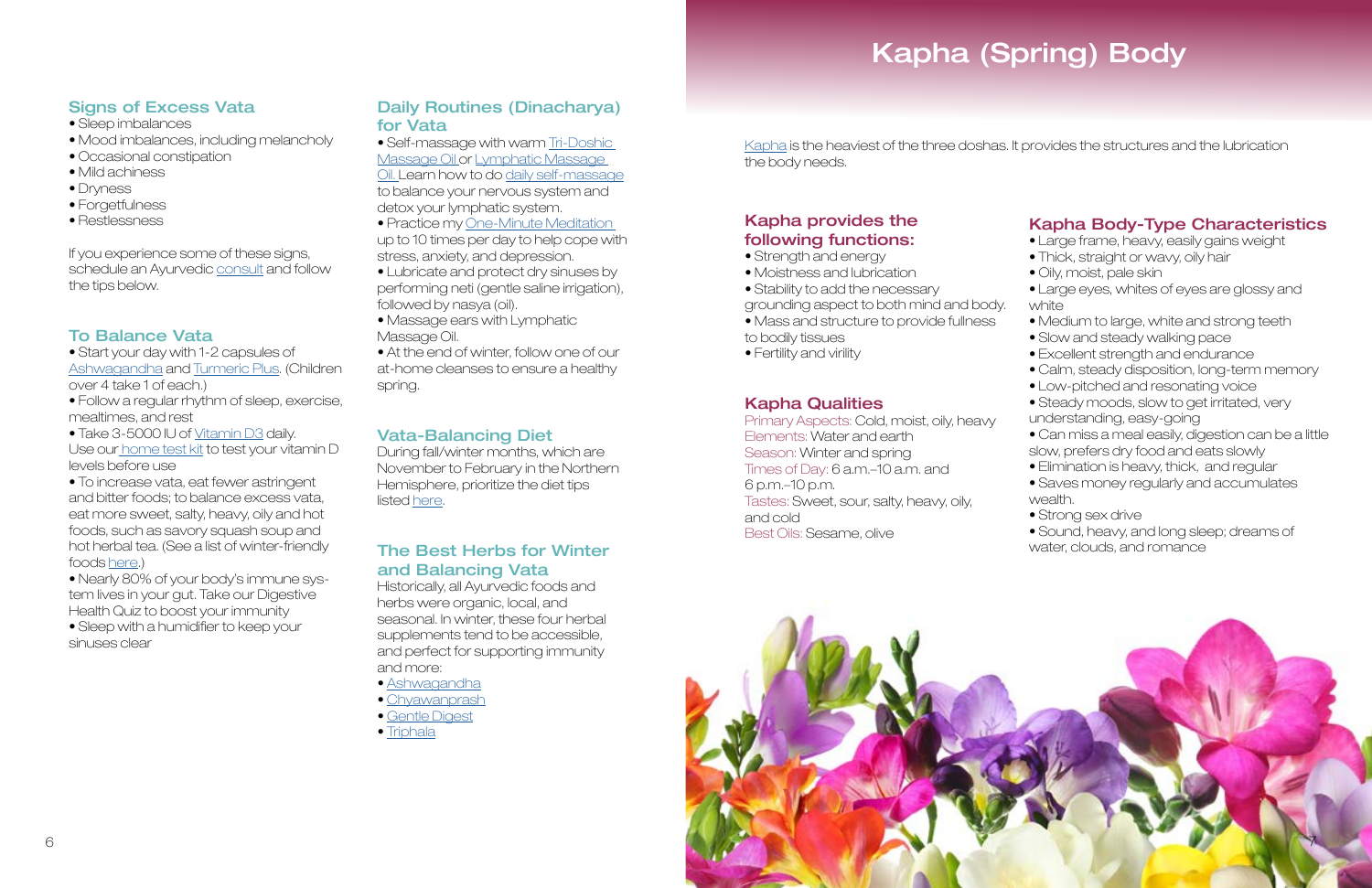# Pitta (Summer) Body

- Cold, cough, allergies, congestion, and flu
- Fatigue
- Depression
- Weight gain
- Brain fog
- Slow digestion

# <span id="page-4-0"></span>Signs of Excess Kapha

Schedule an [Ayurvedic Consult](https://lifespa.com/about-lifespa/ayurvedic-clinic/?utm_source=intro%20to%20ayurveda&utm_medium=ebook&utm_campaign=consultation) to treat the root cause of fatigue, depression, and congestion, which can be different for each person.

## To Balance Kapha

- Eat more foods that are pungent (spicy), bitter, astringent, light, dry, and warm, such as flavorful steamed veggies, brothy soups, and brown rice
- To balance a kapha deficiency, eat less food that is sweet, sour, salty, heavy, cold, and oily, such as fried foods, ice cream, and heavy dairy
- Follow our [Short Home Cleanse](https://lifespa.com/cleansing/short-home-ayurvedic-cleanse/) for a simple but thorough four-day cleanse • For six weeks, take 500 mg of [Manjistha](https://store.lifespa.com/product/manjistha-capsules/?utm_source=ebook&utm_medium=intro&utm_campaign=Manjistha), [Turmeric Plus](https://store.lifespa.com/product/turmeric-plus-capsules/?utm_source=intro%20to%20ayurveda&utm_medium=ebook&utm_campaign=Turmeric%20Plus) and [Tulsi t](https://store.lifespa.com/product/tulsi-holy-basil-capsules/?utm_source=intro%20to%20ayurveda&utm_medium=ebook&utm_campaign=Tulsi)wice
- per day to cleanse your lymphatic system, heal your digestion, boost immunity, and nourish your nervous system

# Daily Routines (Dinacharya) for Kapha

- Self-massage with warm [Lymphatic](https://store.lifespa.com/product/lymphatic-massage-oil-4-oz/?utm_source=intro%20to%20ayurveda&utm_medium=ebook&utm_campaign=Lymphatic%20Massage%20Oil)
- [Massage Oil](https://store.lifespa.com/product/lymphatic-massage-oil-4-oz/?utm_source=intro%20to%20ayurveda&utm_medium=ebook&utm_campaign=Lymphatic%20Massage%20Oil) or raw sesame oil
- • [Bellows Breath](https://lifespa.com/bhastrika/) three or more times per day
- Exercise in the morning to increase circulation, mood, and immunity
- Perform neti by irrigating your nasal passage with warm salt water. Always follow with nasya

# Kapha-Balancing Diet

Primary Aspects: Hot, moist, oily, light Elements: Fire and water Season: Late spring and summer Times of Day: 10 p.m.–2 a.m. and 10 a.m.–2 p.m. Tastes: Pungent, sour, salty, hot, light, and dry Best Oils for Pitta: Sesame, coconut, ghee, sunflower

- Medium frame, medium weight
- •Thin, lustrous hair with fine curls Soft,
- medium oily, pink to red skin
- 
- Penetrating eyes
- Small to medium yellowish teeth Average walking pace, competitive
- Strength and endurance
- Sharp intellect, aggressive, good general memory
- Medium pitched, clear voice
- Slow changing moods, angers easily, quick temper, likes things to be orderly.
- Sharp hunger, can't miss a meal, good digestion, normal elimination. Aversion to dry and hot weather
- Prefers cold food/drink and eats at an easy pace. Saves money, but is a big spender
- Moderate sex drive
- Sound, medium length sleep, dreams are fiery, violent and angry

During the spring months, which are typically March through May in the Northern Hemisphere, prioritize the foods and recommendations on our [Spring Grocery List.](https://lifespa.com/wp-content/uploads/2015/02/Spring-Grocery-List_-while-cleansing.pdf)

# The Best Herbs for Spring and Balancing Kapha

Science has shown that the microbes attached to the plants we eat are also seasonal and inoculate our guts with beneficial seasonal bacteria. Here, four spring herbs to help you decongest:

- • [Amalaki](https://store.lifespa.com/product/amalaki-amla-capsules/?utm_source=ebook&utm_medium=intro&utm_campaign=Amalaki)
- • [Turmeric Plus](https://store.lifespa.com/product/turmeric-plus-capsules/?utm_source=intro%20to%20ayurveda&utm_medium=ebook&utm_campaign=Turmeric%20Plus)
- • [Regenerate \(Shilajit Plus\)](https://store.lifespa.com/product/regenerate-shilajit-capsules/?utm_source=ebook&utm_medium=intro&utm_campaign=Shilajit%20Plus)
- • [Mucus Destroyer](https://store.lifespa.com/product/mucus-destroyer-capsules/?utm_source=ebook&utm_medium=intro&utm_campaign=Mucus%20Destroyer)

Do the words burnout, hothead, fired-up, irritable, and angry resonate with you? All of these words reflect imbalances that are caused by excess heat in the body. Ayurveda calls this heat [pitta.](https://lifespa.com/pitta-ayurvedic-constitution/)

### Pitta provides the following functions:

• Metabolism–from digestion of food to transformation of all other material, including the comprehension of information into knowledge, reasoning, and judgment

- Thermogenesis to maintain proper body temperature
- Vision

• Complexion–gives color and softness to the skin

# Pitta Qualities

## Pitta Body-Type Characteristics

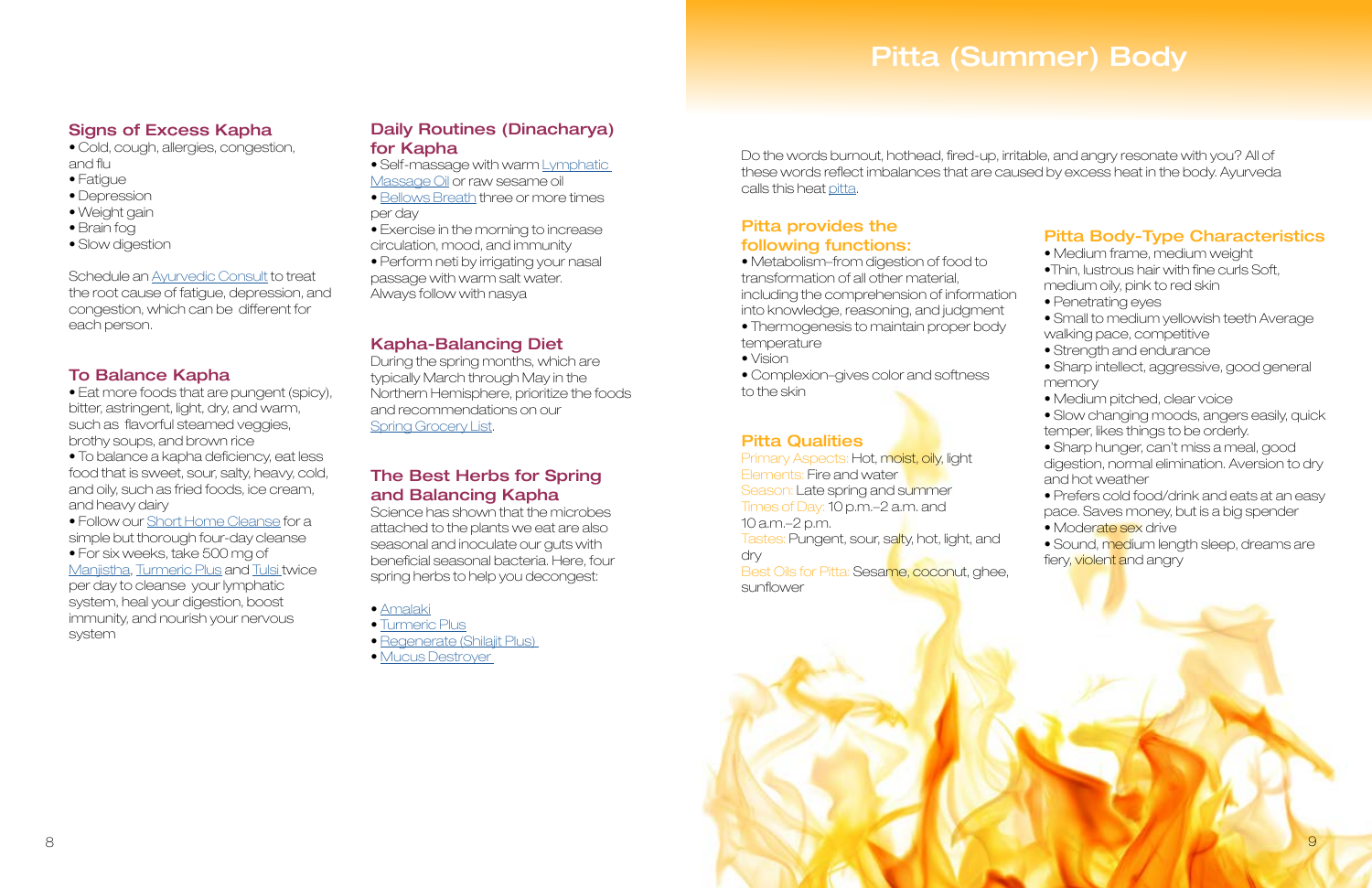# <span id="page-5-0"></span>Signs of Excess Pitta

- Irritability and impatience
- Occasional heartburn, acid reflux, and stomach ulcers
- Sensitivity to heat
- Lethargy
- Sarcasm
- Skin rashes, boils, acne
- Low blood sugar
- Difficulty falling asleep

If you experience some of these signs, schedule a [consult](https://lifespa.com/about-lifespa/ayurvedic-clinic/?utm_source=intro%20to%20ayurveda&utm_medium=ebook&utm_campaign=consultation) and follow the guidelines below.

# To Balance Pitta

- To increase pitta, eat more foods that are sweet, bitter, astringent, cold, heavy, and oily, including salads, steamed vegetables, fruit, and coconut oil
- To decrease kapha, eat fewer foods that are pungent (spicy), sour, salty, hot, light, and dry, including coffee and chips and salsa
- Sip cool or room-temperature water with cucumber slices or drink coconut water to keep hydrated. Or drink herbal teas such as mint, hibiscus, dandelion, and chicory.
- Take [Brahmi Brain](https://store.lifespa.com/product/brahmi-brain-capsules/?utm_source=ebook&utm_medium=intro&utm_campaign=Brahmi%20Brain), [Neem](https://store.lifespa.com/product/neem-plus-capsules/?utm_source=ebook&utm_medium=intro&utm_campaign=Neem%20Boost), and [Amalaki](https://store.lifespa.com/product/amalaki-amla-capsules/?utm_source=ebook&utm_medium=intro&utm_campaign=Amalaki) to keep your mind cool and calm, and to cleanse your blood and prevent inflammation. Take 500- 1000mg of each, 1-2 a day after food.

# Daily Routines (Dinacharya) for Pitta

According to the [Ayurvedic diet,](https://lifespa.com/about-lifespa/ayurveda/new-to-the-ayurvedic-diet/) there are three major quidelines when it comes to eating. They focus on HOW, WHEN, and WHAT to eat.

- Self-massage with Tri-Doshic Massage Oil, Lymphatic Massage Oil, or coconut oil
- For eight minutes daily, breathe slowly in and out through the left nostril. Hold your right nostril closed with your right thumb. Pause at the inhale and exhale. This can be cooling and calming.
- Avoid excessive activity during midday heat, as it can be draining
- Do not skip meals. Enjoy a big, relaxing lunch before 2 p.m.
- Carve out time each day to rest, rather than push yourself

We've made eating very complicated–there are more modern theories on eating than there are days in a month. While animals seem to balance their nutritional needs quite well without the technical knowledge of fats, proteins, and carbohydrates, we incessantly count calories and measure grams, only to find out about the latest study that tells us that the rules of eating have changed once again.

## Pitta-Balancing Diet

During the summer months, which are typically July through October in the Northern Hemisphere, prioritize eating foods and following recommendations from LifeSpa's [Summer Tips and](https://lifespa.com/wp-content/uploads/2009/06/summer-grocery-list_complete-chart_johndouillard1.pdf)  [Grocery List.](https://lifespa.com/wp-content/uploads/2009/06/summer-grocery-list_complete-chart_johndouillard1.pdf)

# The Best Herbs for Summer and Balancing Pitta

Research suggests herbs are more potent when grown and taken in season. In summer, getting the right microbes from your supplements, like the four listed below, can dissipate heat and keep you calm.

- [Neem Boost](https://store.lifespa.com/product/neem-plus-capsules/?utm_source=ebook&utm_medium=intro&utm_campaign=Neem%20Boost)
- [Shatavari](https://store.lifespa.com/product/shatavari-capsules/?utm_source=ebook&utm_medium=intro&utm_campaign=Shatavari)
- [Brahmi Brain](https://store.lifespa.com/product/brahmi-brain-capsules/?utm_source=ebook&utm_medium=intro&utm_campaign=Brahmi%20Brain)
- [Manjistha](https://store.lifespa.com/product/manjistha-capsules/?utm_source=ebook&utm_medium=intro&utm_campaign=Manjistha)

# The Ayurvedic Diet

In the West, we obsess over what to eat, constantly arguing over which is the "best" diet, while ignoring the value of how you eat and when you eat. We generally eat on the run, while driving, late at night, throughout the day, or in a rush. Many of us eat basically the same foods year-round.

Changing what you eat to be in sync with the seasons and when you eat to be in sync with the light and dark circadian cycles is critical are important according to Ayurveda. But how you eat, not when or what you eat, is considered most important.

In Ayurveda, the rules remain constant: As the seasons change and different foods are harvested, we change the foods we eat in accordance.

During the winter, for example, squirrels eat nuts as a good source of protein and fat. This is a perfect food to help combat the cold and dry weather in the winter months (vata season). Grains, which are harvested in the fall and cooked in the winter, are also a perfect winter food. Cooked grains provide a warm, heavy nutritional base that helps us adapt to the cold of winter.

Come spring, after eating heavy nuts and grains during the long, cold, sedentary winter, nature again provides us with the perfect food. Light, leafy green veggies and berries are the first foods harvested in the spring (kapha season) and are the natural antidote for the allergy season.

As the days get warmer in July and August, nature provides cooling fruits and vegetables, like watermelon and bell peppers, to balance the heat of summer (pitta season).

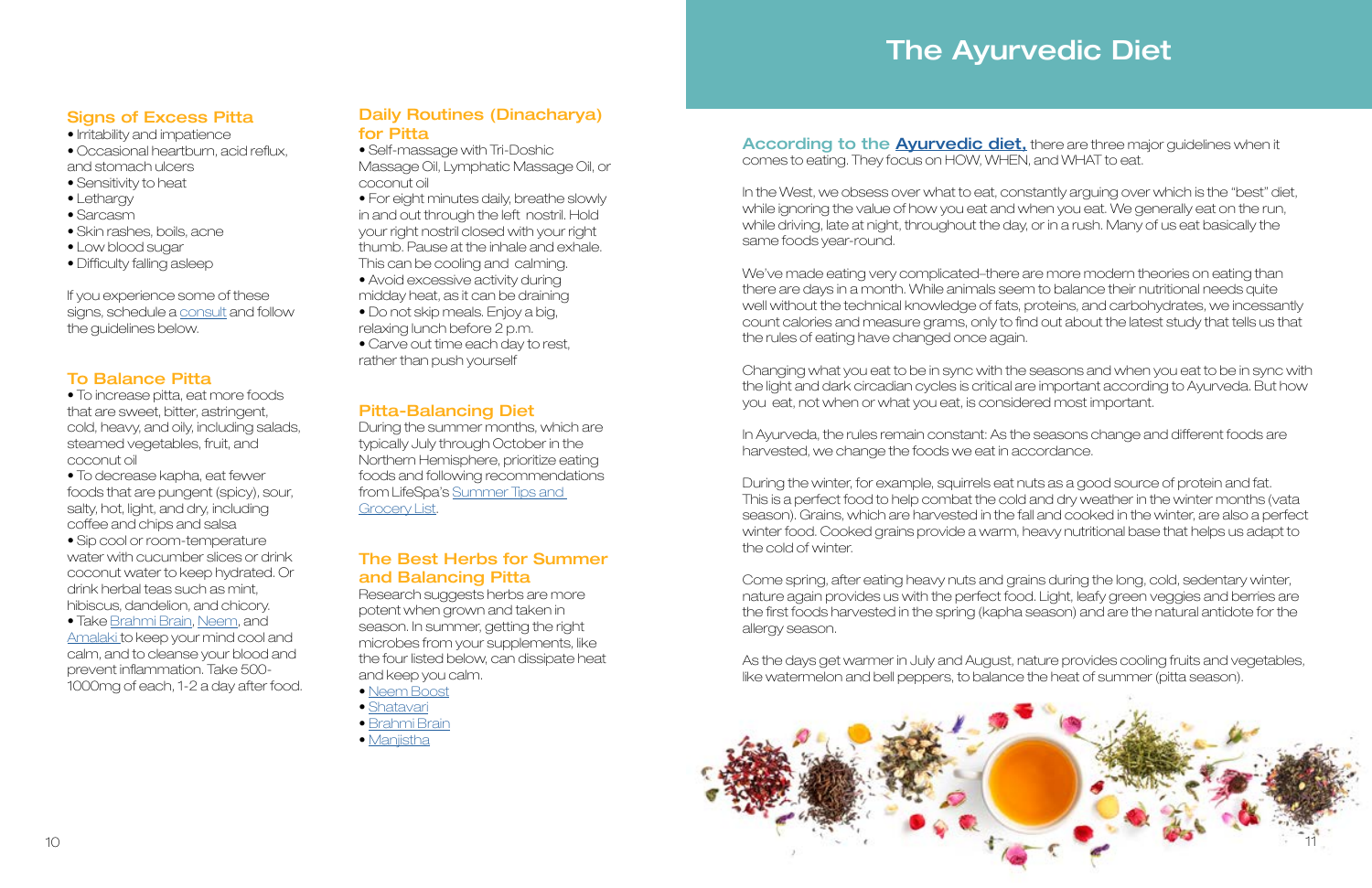## <span id="page-6-0"></span>FREE 3-Season Diet Guide

Join our [3-Season Diet](https://lifespa.com/3seasondietguide/). It's free! This challenge takes you through a year of eating seasonally, with month-to-month support and guidance. Nature provides the ideal harvest for each season to keep you strong, healthy, energized, and focused. The 3-Season Diet aligns our desires with the foods that nature has provided in season for thousands of years. You can also learn more in my book [The 3-Season Diet.](https://store.lifespa.com/product/3-season-diet/?utm_source=intro%20to%20ayurveda&utm_medium=ebook&utm_campaign=3%20Season%20Diet%20Book)

Why three seasons? Of course we're used to four seasons, but in nature, one season is typically dormant–a resting season. There are really three primary harvests—spring, summer, and fall, which is typically eaten in the winter. In the 3-Season Diet we have classified foods from around the world into fall/winter, summer, and spring so you can eat with the seasons but still eat like a king.

> Below are my [top 20 Ayurvedic eating tips](https://lifespa.com/digest-like-champ-enjoyable-ayurvedic-eating-tips/) to improve digestion. (Notice, many of these revolve around HOW to eat your food.)

**The six-meal-a-day diet** has become a sensationalized program that is largely being prescribed to a misdiagnosed public. This diet was originally created and designed for hypoglycemic patients to introduce a level of blood sugar stability in lieu of severe blood sugar instability.

# Ayurvedic Seasonal Grocery Lists

Each season (spring, summer, and fall/ winter), we recommend eating that season's harvest, which is essentially nature's prescription for balancing the qualities of that season.

[Spring \(kapha-balancing diet\)](https://lifespa.com/kapha-diet/) [Summer \(pitta-balancing diet\)](https://lifespa.com/pitta-diet/) [Winter/Fall \(vata-balancing diet\)](https://lifespa.com/winter-grocery-list-vata-balancing-diet/)

# When to Eat

# Top 20 Ayurvedic Eating Tips

1. Eat your main meal at midday. Studies suggest that digestive strength is greater at midday and weaker at night. Start with a small breakfast that is big enough to get you through to lunch without hunger. Make lunch your main meal and have nothing until supper. Make supper as small and as early as possible, but eat enough to get through to breakfast without needing more food.

4. Instead of snacks when craving food between meals, drink water first. Studies suggest many cravings for food are actually just a need for water. Avoid snacking between meals. harvested in the spring (kapha season) and are the natural antidote for the allergy season. 13



This diet usually initially results in an increase in energy and weight loss. But the long-term effects of this diet are generally degenerating to the nervous and immune systems.

The long-term effect of training your body to expect a blood sugar boost every three hours is an eventual deterioration of stable blood sugar, increased anxiety, and increased weight gain.

You may be thinking: wait, aren't those the exact opposite results people are looking for with this diet? And the answer is yes, in the long-term this diet backfires. Traditionally, this diet was intended to be a short-term fix to pull patients away from the dangerous edge of hypoglycemia. They were then slowly weaned back into making the larger stretches between meals necessary for three meals a day. Six meals a day is not the solution to weight loss or anxiety.

2. Be sure your stomach, bladder, and bowels are empty before eating. Eat only when you are actually hungry. Eating just two meals a day is fine as long as you remain satisfied throughout the day.

3. Eat predominantly a plant-based, whole food, minimally or completely non-processed diet, and if needed, small amounts of meat (only around 10% of the whole diet).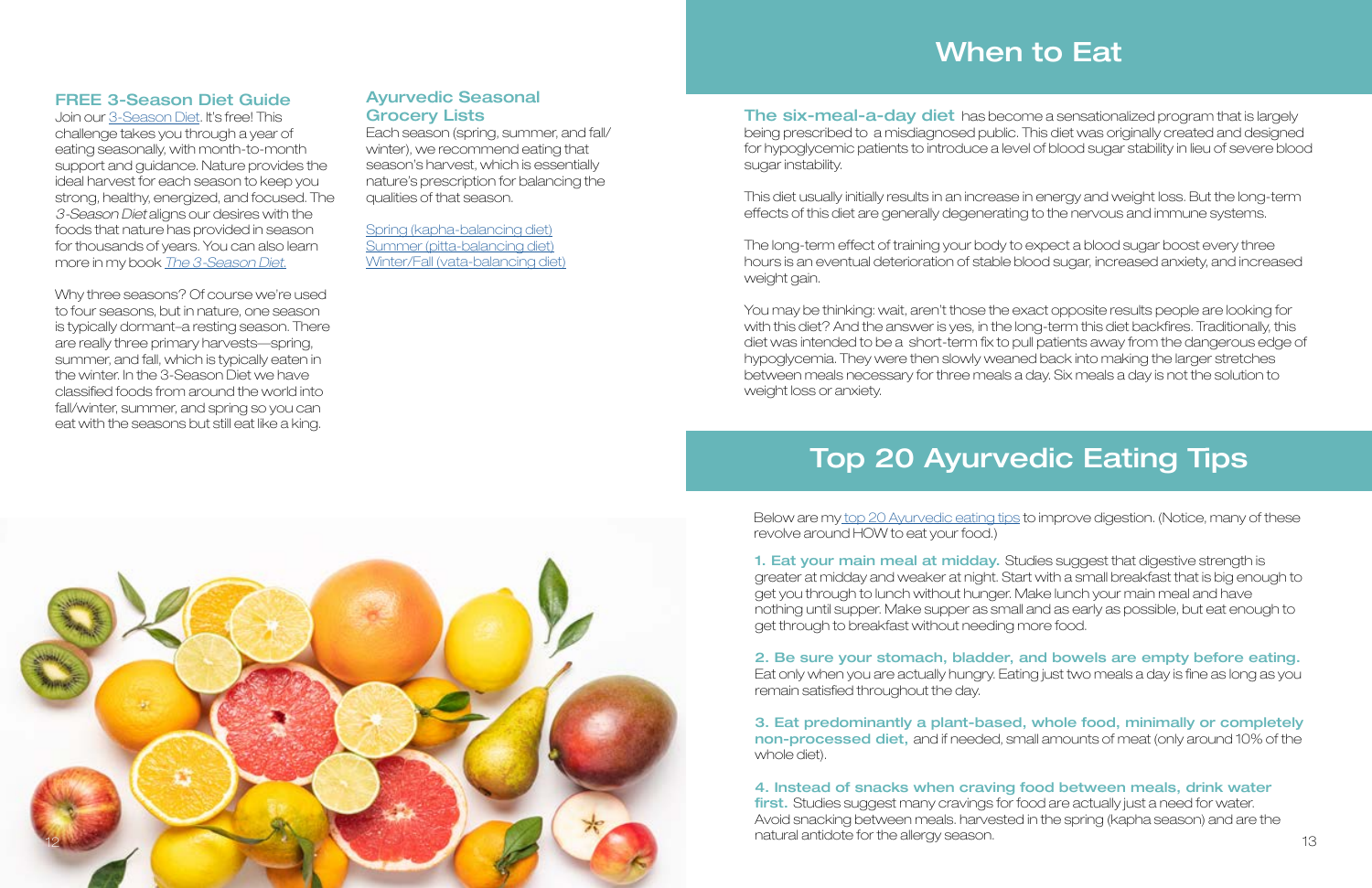<span id="page-7-0"></span>5. Pre-hydrate your stomach for optimal digestion. Studies suggest digestive and weight loss benefits from drinking a glass of water 30 minutes before meals. This hydrates the bicarbonate acid buffer layer in the stomach which allows the full production of stomach hydrochloric acid

9. Bring everything to the table so you don't need to get up once you start eating. Whenever possible, designate a server so this is easily accomplished.

6. During your meals, sip room temperature or hot water in an amount needed to create a soup-like consistency of the food and water in your stomach. Too much water too close to meals can dilute essential stomach acids needed for digestion.

10. Say grace or give thanks. Studies show that a pre-meal ritual actually improves digestion.

7. Do not drink iced beverages during your meals.

13. Avoid leftovers. If you do have leftovers, do not save food for more than 24 hours.

8. Do not eat while upset, angry, or distracted. Eat sitting down and in a relaxed, casual manner. Do not rush. There is an old Vedic saying, "If you eat standing up, death looks over your shoulder."

14. Avoid over- or under-cooked food. Studies suggest that over-cooking can be harmful and under-cooking can make it difficult to assimilate certain nutrients form the food.

15. Eat a balanced meal with a plate that is ½ veggies, ¼ starches, and <sup>1/4</sup> protein. Add healthy oils in small amounts.

17. Avoid heavy foods at night, such as yogurt or cheese. These foods are warming and best eaten in the middle of the day when your digestion is strongest.

18. Eat more seasonal foods. Sign up for our free, monthly seasonal eating quide, The 3-Season Diet.

11. Clear your mind and taste, touch, smell, and look at your food while eating eat slowly.

12. No TV, mail, reading, business, or distractions during your meals. Enjoy pleasant company and zero business while eating your meals.

16. Try to include all six tastes in each meal: sweet, sour, salty, bitter, pungent and astringent.

**[Triphala](https://store.lifespa.com/product/triphala-capsules-trifala/?utm_source=ebook&utm_medium=intro&utm_campaign=Triphala)**: This 3-fruit formula, including Amalaki, tones and scrubs the intestinal wall. While triphala is excellent support for elimination issues, I find that it is sometimes a difficult formula to wean off of. The aim here at LifeSpa is to restore natural function so that herbs are not needed for a lifetime.

**[Slippery Elm:](https://store.lifespa.com/product/slippery-elm-prebiotic-formula/?utm_source=intro%20to%20ayurveda&utm_medium=ebook&utm_campaign=Slippery%20Elm)** The sweet-smelling bark of this elm tree is most often used in powdered form to lubricate a dry intestinal lining.

Marshmallow and Licorice Root: These can be used to coat and protect the gut. My formula **[Elim 1](https://store.lifespa.com/product/elim-1-capsules/?utm_source=intro%20to%20ayurveda&utm_medium=ebook&utm_campaign=Elim%201)** combines licorice, slippery elm, and triphala to support lasting intestinal function.

19. Plan to eat supper early and maintain a 13-hour fast each day from supper to breakfast. Studies show that this supports healthy weight loss and blood sugar levels while resetting fat metabolism.

20. Take time after meals to rest for 5-10 minutes. If possible, rest on your left side and then take a short walk. Studies show that this improves digestion, and the short walk helps to balance blood sugar.

# How to Choose the Best Ayurvedic Herbs, Spices, and Foods for Your Digestion

In this article, I'll discuss the best way to troubleshoot your digestive system and help you [identify the best herbs to support digestion,](https://lifespa.com/perfecting-digestion-with-herbs/) with the ultimate goal of restoring balance. Because nearly 75% of the American population experiences digestive discomfort, I write this with a touch of urgency.

## Ayurvedic Herbs to Support Occasional Constipation

You should have a complete bowel movement once a day within an hour of waking up. One or two more during the day are okay depending on your body type.

Stress tends to aggravate [vata,](https://lifespa.com/vata-ayurvedic-constitution/) or the air element, in your gut, resulting in dryness or occasional constipation. These are my favorite Ayurvedic herbs for this:

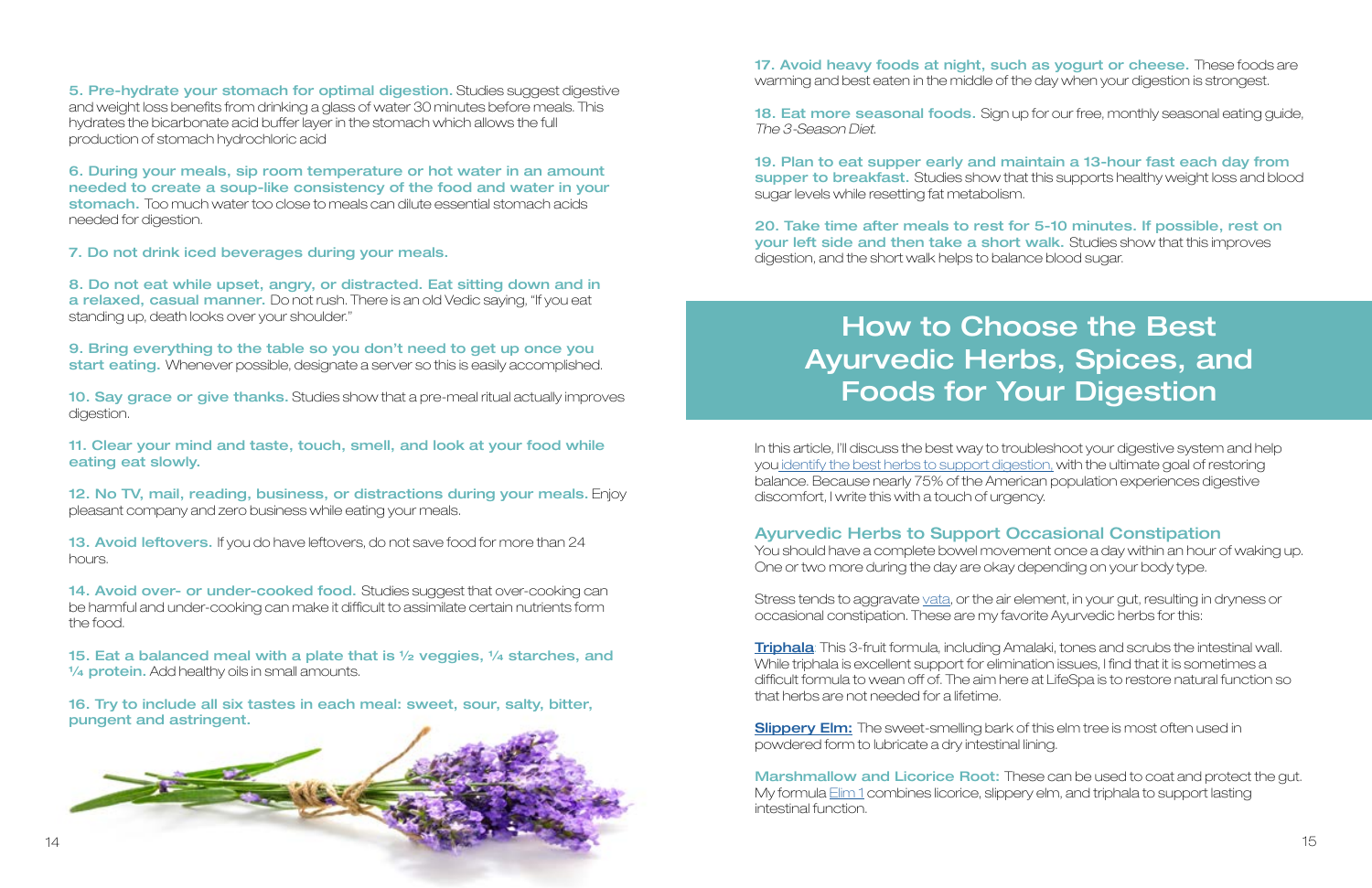# Ayurvedic Herbs for Mucus in Your Stool

If you see white mucus in or lining the stool, nothing else should be done until this issue is resolved. This is an indication that reactive mucus is being produced in the intestinal tract. This mucus can flatten out the villi and lacteals that line the intestines and affect the ability to properly digest, assimilate, and detoxify.

**[Amalaki:](https://store.lifespa.com/product/amalaki-amla-capsules/?utm_source=ebook&utm_medium=intro&utm_campaign=Amalaki)** This tiny berry chock-full of vitamin C acts as a defense for the intestinal wall, protecting against irritants that can cause reactive mucus production.

**Slippery Elm Prebiotic Formula:** This combination of slippery elm, marshmallow, and licorice root calms and soothes the intestinal lining.

The herbs that I use to resolve this issue are:

**Manjistha:** This red root is a liver, lymph vessel, and blood cleanser with potent antioxidant properties.

Being aware of mucus in your stool can allow you to detect whether or not the villi and lymphatic lacteals that line the intestines have become congested.

[Lymph Cleanse:](https://store.lifespa.com/product/lymph-cleanse/?utm_source=intro%20to%20ayurveda&utm_medium=ebook&utm_campaign=Lymph%20Cleanse) With classic lymph-movers like red root and stillingia, this formula is designed to support healthy lymph nodes and intestinal lymph lacteal function.

**Turmeric:** This well-known cooking spice has been the subject of many studies touting its support for intestinal health, as well as its blood-, lymph-, and microcirculation-supportive properties.

The lacteals are where the lymphatic system starts. Where the lacteals meet the numerous lymphatic vessels on the outside of the intestines is what I call "the most important half-inch in the body."

This is where researchers believe 80% of the immune system is housed, and it is "Grand Central Station" for the body's microbiome.

**Brahmi:** This revered Ayurvedic herb supports healthy intestinal skin and is a powerful agent for lymph and microcirculation. In Ayurveda, this herb is used to support healthy brain and cognitive function. And new science is linking brahmi to lymph health. This herb may support the healthy draining of the brain lymphatics at night during sleep. It's best to take it before bed.

If this half inch is imbalanced, the [lymph](https://lifespa.com/the-miracle-of-lymph/) vessels (which drain cellular waste) can become congested, potentially leading to innumerable health concerns. I like to use the following herbs to decongest the lymph while supporting intestinal health:

**[Flora Restore:](https://store.lifespa.com/product/flora-restore/?utm_source=intro%20to%20ayurveda&utm_medium=ebook&utm_campaign=Flora%20Restore)** This is a colonizing probiotic for maintenance and support as you finish restoring balance in your upper digestive tract, to the first part of the small intestine.

**[Flora Restore MAX:](https://store.lifespa.com/product/flora-restore-max/?utm_source=intro%20to%20ayurveda&utm_medium=ebook&utm_campaign=Flora%20Restore%20MAX)** Flora Restore MAX has three times the amount of colonizing probiotic as Flora Restore. This is a high-potential colonizing probiotic that is used to address chronic digestive concerns.

**Gut Revival:** This combines colonizing probiotics (equivalent of 1 capsule of Flora Restore) along with probiotics that are antagonistic to the undesirable bacteria that take advantage of a weak digestive environment. I recommend using this when you need to address an alteration of the healthy gut microbiology.

[Neem:](https://store.lifespa.com/product/neem-plus-capsules/?utm_source=ebook&utm_medium=intro&utm_campaign=Neem%20Boost) Referred to as "The Village Pharmacy" in Ayurveda, this herb supports healthy blood sugar and the body's inner and outer skin. It naturally balances the microbiome of the intestines by supporting the growth of beneficial bacteria.



# Herbs and Probiotics for a Healthy Microbiome

The research is in, and 90% of the DNA in the human body is actually microbial (or bacterial) DNA, leaving only 10% as actual human DNA!

Taking [probiotics](https://lifespa.com/ayurvedic-supplement-facts/probiotics/) has shown to be greatly beneficial for digestive and intestinal health but do they create a dependency? There are two basic types of probiotics: transient and colonizing.

Transient strains make up 99% of the probiotics on the market, and while these do have well-researched benefits, they do not become permanent residents in the gut.

Colonizing probiotics, such as Bifidobacterium lactis HN019, have been shown to adhere to the gut wall and re-populate the gut with new and diverse strains of good microbes. Always look for a colonizing probiotic! I can recommend:

The herb neem has also been shown to support a healthy microbiome.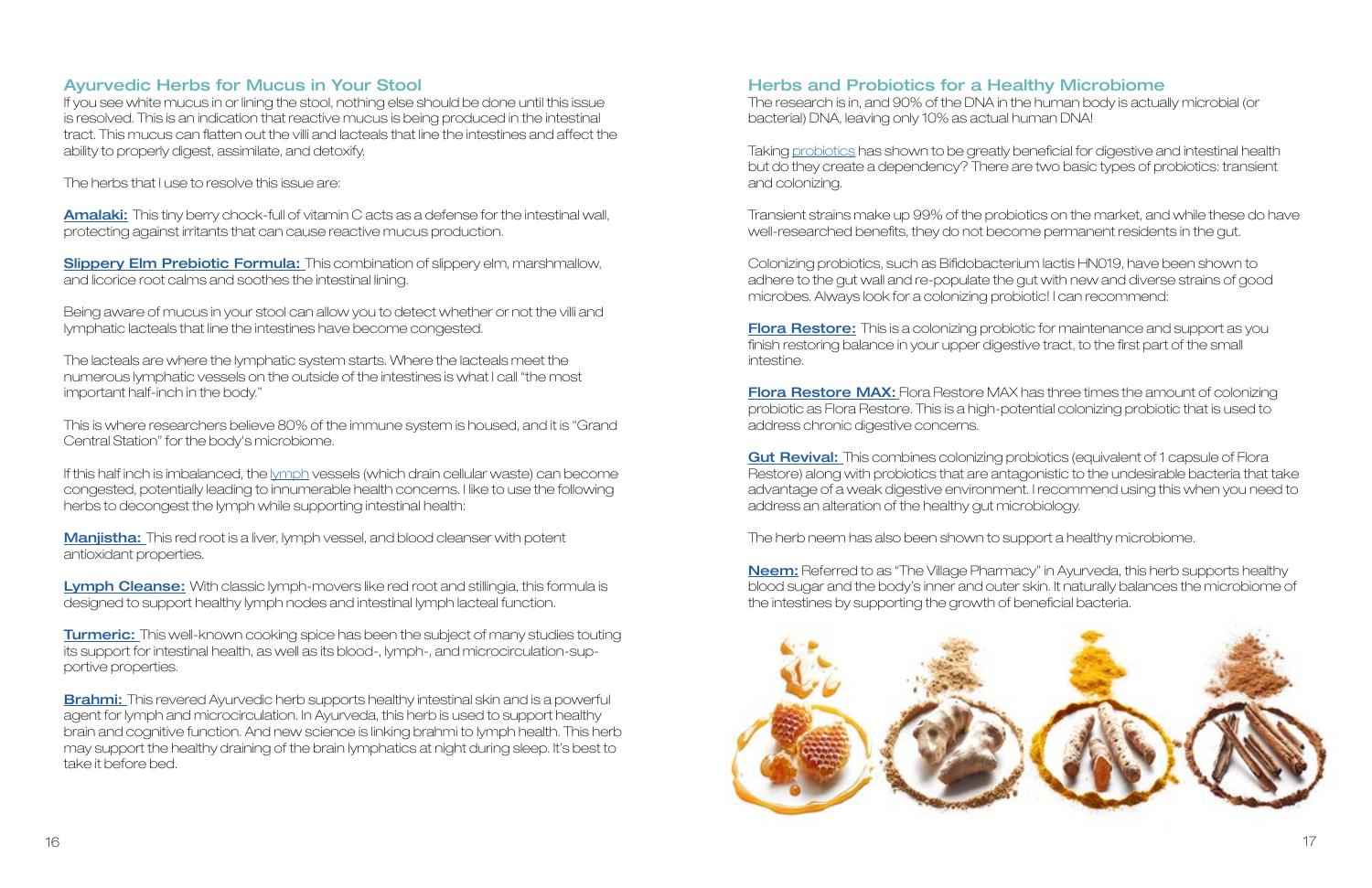# Foods and Herbs for Gas, Bloating, and Sensitive Digestion

When the lymphatic system becomes congested and elimination slows down, toxic substances are re-absorbed back into the liver rather than being eliminated through the stool.

Over time, this congests the liver and thickens bile. Thick bile weakens and compromises the liver's ability to metabolize fat and make ample bile, which is required to buffer strong digestive acids. When bile is thick or sludge-like, stomach acid accumulates, creating digestive imbalance.

**[Beets:](https://lifespa.com/beets/)** This root vegetable has natural nitrates that open up bile ducts and increase bile flow. Studies suggest that beets can increase the liver's production of detox enzymes such as glutathione, and decongest an ischemic liver, supporting healthy bowel function, stronger stomach acid production and reduced gas and bloating!36 A beet a day keeps the doctor away.

If this continues, the gallbladder will eventually signal the stomach to turn down the production of digestive acid. With weakened digestive acid, the ability to process hard-to-digest foods like wheat and dairy weakens as well.

**Olive oil with lemon juice:** Olive oil has been used for centuries to help flush the liver and gallbladder. It was first reported on in this context in the British Medical Journal in 1882. Lemons reduce uric acid levels and increase bile flow. When taken together, olive oil and lemon juice act as a mini-workout for the liver and gallbladder.

In my practice, I've found that these foods can increase the flow of bile:

**Fenugreek:** Numerous studies suggest that fenugreek may be one of the most powerful herbs for liver, gallbladder, and digestive health. Fenugreek works by removing cholesterol out of the bile and increasing the bile acid concentration by almost four times. Better bile flow means better detoxification of toxic fat-soluble pollutants, reduced gas and bloating, and increased production of stomach acid and an efficient scrub of the intestinal tracks villi.

**[Gymnema Sylvestre:](https://store.lifespa.com/product/sugar-destroyer-capsules/?utm_source=intro%20to%20ayurveda&utm_medium=ebook&utm_campaign=Sugar%20Destroyer)** This Ayurvedic herb promotes the healthy function of the islet cells in the pancreas that manufacture insulin.

**[Cinnamon:](https://lifespa.com/cinnamon-the-new-dopamine-booster-for-your-brain/)** This spice can be used to support healthy bile flow and digestive enzyme flow through the pancreatic and bile ducts.

**[Cardamom:](https://lifespa.com/your-daily-dose-of-cardamom/)** Boosts overall digestive strength while reducing gas, bloating and mucus production

**Cumin:** Cools the stomach while supporting stomach acid, bile flow, and enzyme production

**Coriander:** Cools the stomach while supporting stomach acid, bile flow, and enzyme production

**Fennel:** The most effective agent for gas, bloating and lymphatic congestion

Artichokes: This vegetable is among those with the highest-fiber content, at 10 grams for a medium-sized artichoke. Without adequate fiber in the diet, 94% of the bile in the intestines is re-absorbed back into the liver where it recirculates fatty toxic substances.

The pancreas plays a significant role in the digestive process. It produces blood sugar hormones like insulin and glucagon, as well as numerous [digestive enzymes](https://lifespa.com/digestive-enzymes-the-hidden-dangers/), which resolve most cases of gas and bloating.

Many of the same substances that cleanse the bile ducts also cleanse the pancreatic ducts, including:

Once bile and pancreatic juices (enzymes) are flowing, only then should you attempt to boost the stomach's production of hydrochloric acid (HCl). Our classic trikatu formula, [Warm Digest,](https://store.lifespa.com/product/warm-digest-trikatu-capsules/) turns up the digestive fire with a combination of the following three spices:

**Black Pepper:** Boosts acid production

**Ginger:** Protects the stomach lining while boosting digestive acid

Long Pepper: Boosts acid production

These [five spices](https://lifespa.com/five-ayurvedic-spices-digestion/) (which make up our [Gentle Digest](https://store.lifespa.com/product/gentle-digest-capsules/?utm_source=ebook&utm_medium=intro&utm_campaign=Gentle%20Digest) formula) boost digestive strength in a safe and gentle manner. Gentle Digest is specifically formulated for issues related to gas and bloat and food intolerances.

**[Ginger:](https://lifespa.com/ginger-magic/)** Boosts stomach acid and supports a healthy intestinal microbial environment

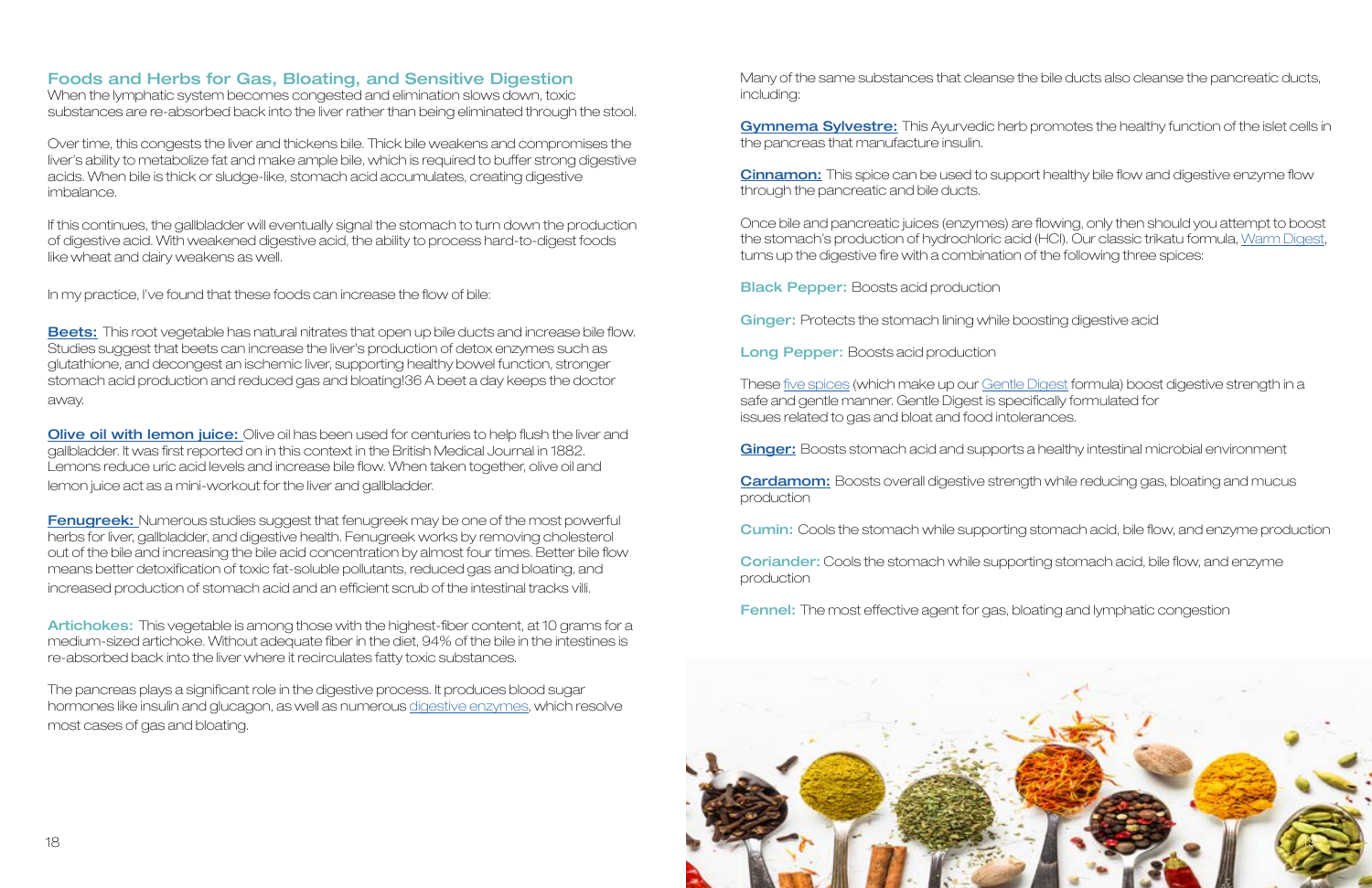# Ayurvedic Exercise

<span id="page-10-0"></span>In Ayurveda, exercise is not only about losing weight, winning races, and staying healthy. Exercise provides a kind of physical stress that can be used to teach us how to deal with all kinds of other stress (mental, emotional, and social) with an internal sense of composure.

I published my first book, [Body Mind,](https://store.lifespa.com/product/body-mind-and-sport/?utm_source=intro%20to%20ayurveda&utm_medium=ebook&utm_campaign=Mind,%20Body,%20Sport)  [and Sport,](https://store.lifespa.com/product/body-mind-and-sport/?utm_source=intro%20to%20ayurveda&utm_medium=ebook&utm_campaign=Mind,%20Body,%20Sport) back in the 90s, and from the research in that book, I integrated a specific nasal breathing technique I call "Darth Vader Breathing" into a basic exercise routine. Darth Vader Breathing (Ujjayi Pranayama, as it is called in yoga and Ayurveda) allows a deep sense of calm to co-exist with the movement and intensity of exercise, making it an enjoyable experience rather than a workout.

With 80% of all diseases linked to stress, learning how to take an experience of calm into dynamic activity is an integral part of Ayurveda. The ability to know exactly how much exercise is good for you and how much is harmful becomes more automatic as you learn to listen to your body.

After learning nasal breathing, tennis star Billie Jean King told me that she hadn't enjoyed exercise that much since she was a child. I have used this technique with world-class athletes like Martina Navratilova, with the aging population who wants safe and enjoyable exercise, and as a therapy for people who have difficulty handling stress.

Simply breathing deeply through your nose while walking fast for 20 minutes can teach you to handle stressful situations. (Here's a tip: If you have to breathe through your mouth, you are walking too fast!)

Nasal breathing during exercise provides numerous health benefits, including a natural experience of calm that we require for self-healing and growth.

Learn more about our [nose breathing](https://lifespa.com/ayurvedic-treatment-health-topics/nose-breathing/)  [exercise](https://lifespa.com/ayurvedic-treatment-health-topics/nose-breathing/) research and maximize your exercise benefits.

# Top 10 Ayurvedic Herbs

#### 1. Amalaki

[Amalaki](https://store.lifespa.com/product/amalaki-amla-capsules/?utm_source=ebook&utm_medium=intro&utm_campaign=Amalaki) is the most powerful source of Vitamin C in the world. It is a very bitter citrus fruit that helps to repair damaged tissues in the body, while boosting your immune system.

Amalaki can be used to support the body during seasonal colds, and help repair irritated mucous membranes in both the respiratory tract and intestinal tract, and it is a great support agent for fevers and others inflammatory conditions.

[Brahmi](https://store.lifespa.com/product/brahmi-brain-capsules/?utm_source=ebook&utm_medium=intro&utm_campaign=Brahmi%20Brain) (Centlla asiatica) is one of the most powerful brain tonics in Ayurveda. Brahmi is a cooling and rejuvenating herb that can both give energy and mental clarity, and at the same time helps you fall asleep. Brahmi naturally revitalizes nerve and brain cells and increases cerebral blood flow, which increases mental capacities, memory, concentration and focus, intelligence, and mental endurance. Brahmi is also used to reduce senility, stress, and stress-related diseases.

#### 2. Ashwagandha

[Ashwagandha](https://store.lifespa.com/product/ashwagandha-capsules/?utm_source=ebook&utm_medium=intro&utm_campaign=Ashwaghandha) (Winter cherry, Withania somnifera) is becoming a favorite adaptogen of many Western herbalists because of its unique properties. Translated it means "the sweat of a horse," which clinically implies "the strength of a horse," but unlike ephedra or ginseng, ashwaganda is not a stimulant. In the long run, a stimulant will leave the body depleted.

Ashwaganda helps the body adapt to stress, but it also rebuilds the nervous system without stimulating it. The proof that ashwaganda is not a stimulant in that it is a wonderful sleep tonic. It helps give the body the energy it needs at night to put itself to sleep. In the daytime, it helps build the immune system and musculoskeletal systems, both of which are negatively impacted by stress. By both calming and rebuilding the nervous system, this herb exhibits qualities that are perfect for helping those under stress.

#### 3. Bacopa

[Bacopa](https://store.lifespa.com/product/bacopa-capsules/?utm_source=intro%20to%20ayurveda&utm_medium=ebook&utm_campaign=Bacopa) (Bacopa monnieri) has become popular as the "attention deficit herb." Attention Deficit Disorder is caused by a lack of energy and vitality; the body does not have the energy to settle down. Bacopa is a South Indian herb that has been shown in studies to inhibit serotonin re-uptake. Bacopa's action is not limited to its influence on serotonin, rather it is more of an overall nervous system tonic and rejuvenative.

In LifeSpa's formula, bacopa is combined with another nervous system rejuvenative called shilajit, which increases oxygen and carries bacopa into the deep tissue. Bacopa increases cerebral circulation, allowing the brain to access its receptor sites and stabilize its own moods. LifeSpa's Bacopa also contains shankpushpi, which acts as mood stabilizer.

### 4. Brahmi

Brahmi is named after one of the highest states of consciousness (Brahman or God Consciousness) and is thus revered as one of the most powerful and spiritual herbs in Ayurveda.

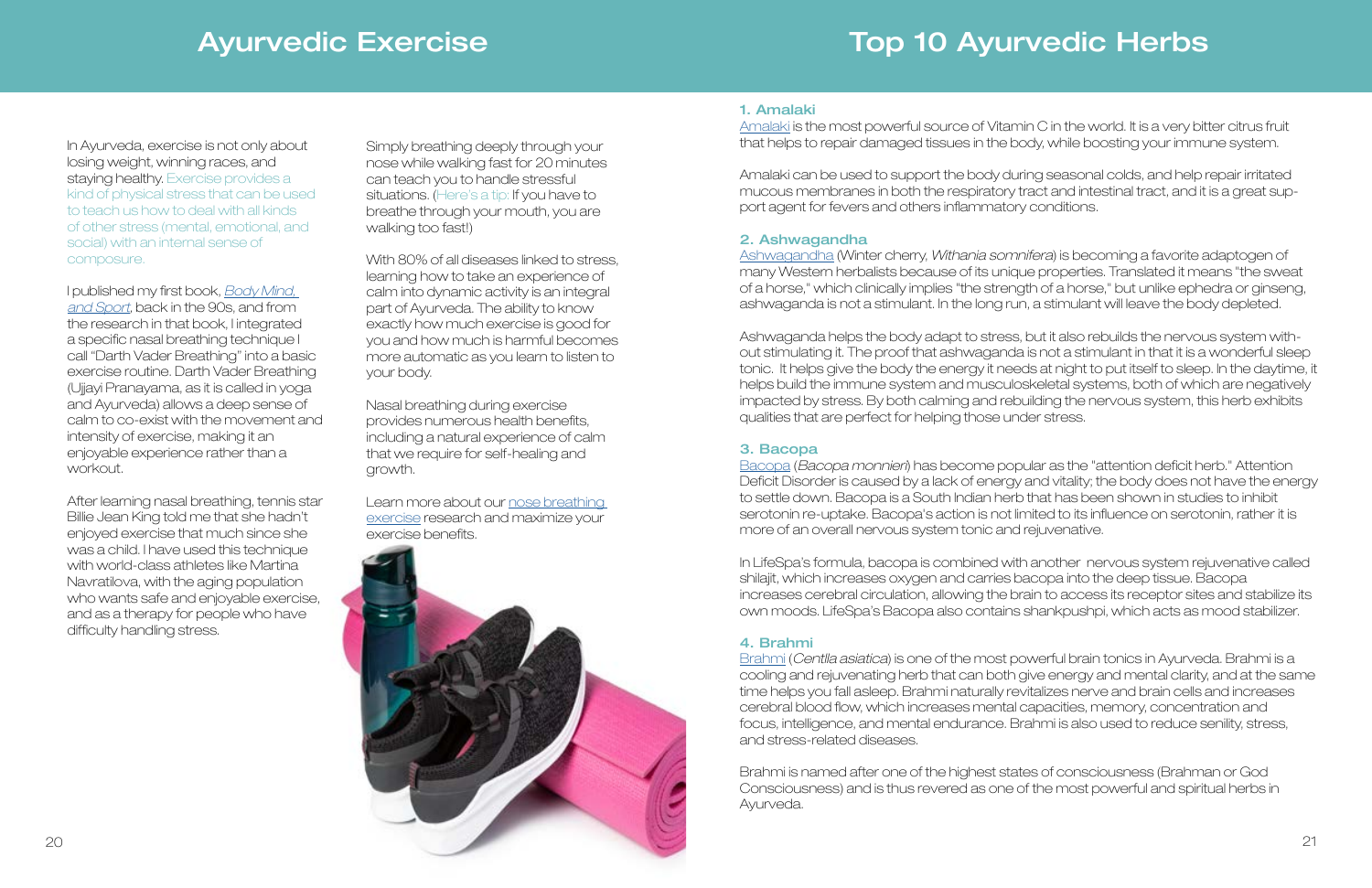

### 5. Elim I

[Elim I](https://store.lifespa.com/product/elim-1-capsules/?utm_source=intro%20to%20ayurveda&utm_medium=ebook&utm_campaign=Elim%201) is a combination of slippery elm, licorice root, psyllium seeds husk and triphala extract, which is used for chronic eliminative difficulties. When the intestinal tract becomes severely dried out and constipated, [Triphala](https://store.lifespa.com/product/triphala-capsules-trifala/?utm_source=ebook&utm_medium=intro&utm_campaign=Triphala) is sometimes not enough. Elim I lubricates and softens the intestinal wall, tones the bowel, and removes mucus. In some cases, Triphala and Elim I will initially need to be combined. In a short time, Elim I can be dropped, and later the Triphala can also be dropped, to be used only as needed for good elimination.

#### Elim I is used for intestinal repair and is primarily a lubricant.

Elimination is affected by irritation of the intestinal tract. Laxatives desensitize the bowel, making it unresponsive, which in turn produces reactive mucus because of irritants in the laxatives. We must go into the intestinal tract to heal and restore its function.

[Manjistha](https://store.lifespa.com/product/manjistha-capsules/?utm_source=ebook&utm_medium=intro&utm_campaign=Manjistha) (Rubia cordifolia) is one of the most powerful blood purifiers available. It is commonly used for skin discolorations, such as liver spots and vitiligo. However, I find it most effective as a lymphatic de-stagnator. Most health professionals don't realize the important role of the lymphatic system, which drains waste from your body and controls and regulates your immune system.

### 6. Gentle Digest

[Gentle Digest i](https://store.lifespa.com/product/gentle-digest-capsules/?utm_source=ebook&utm_medium=intro&utm_campaign=Gentle%20Digest)s a combination of Ayurveda's [five spices for digestion.](https://lifespa.com/five-ayurvedic-spices-digestion/) Ginger, cumin, fennel, coriander, and cardamom have been time-tested for thousands of years and have a library of good science to support their digestion-boosting benefits.

### 7. Manjistha

Lymph is pumped through muscular contractions, so if you're sedentary, your lymphatic system will eventually become sedentary and create toxicity in lymphatic-related tissues, such as breast tissue, skin, joints, and muscles. When the lymph system become sluggish, people complain of fatigue, exhaustion, skin conditions, sore throats, puffy hands and feet, and weight gain, to name a few symptoms. The lymphatic system is so important that the symptomatic list goes on and on. Manjistha is an herb that supports the natural function of the lymphatic system, feeding cells and flushing waste from the body. Oftentimes other systems treat the liver and never treat the lymph, and as a result, symptoms remain.

### 8. Neem

[Neem](https://store.lifespa.com/product/neem-plus-capsules/?utm_source=ebook&utm_medium=intro&utm_campaign=Neem%20Boost) (Azadirachta indica) is considered to be the most powerful antiviral, antifungal, antibacterial agent in Ayurvedic medicine. Neem is the perfect choice for resolving a multitude of skin concerns. Neem has been historically used for the treatment of skin in beauty and skin care products, and we employ it in our LifeSpa Skin Care line. Neem is invaluable support for acne, eczema, skin rashes, contact dermatitis, and it can play an important role in most other skin conditions.

### 9. Shatavari

In my opinion, [Shatavari](https://store.lifespa.com/product/shatavari-capsules/?utm_source=ebook&utm_medium=intro&utm_campaign=Shatavari) (Asparagus racemosus) is the most important herb for every woman to know about. Translated it means "a woman with a hundred husbands." It's useful for teenagers moving into puberty and is extremely important during pregnancy. It is very useful for infertility concerns, and extremely effective for the symptoms of premenstrual syndrome and menopause. Shatavari also cleans the blood, rebuilds the nervous system, acts as a hormonal precursor for estrogen and progesterone and is as safe as it is effective.

### 10. Turmeric

[Turmeric](https://store.lifespa.com/product/turmeric-plus-capsules/?utm_source=intro%20to%20ayurveda&utm_medium=ebook&utm_campaign=Turmeric%20Plus) (Curcuma longa) is an Ayurvedic herb that has been traditionally used for inflammation, tissue repair, liver, skin, and immune support and an antioxidant. It is mostly Kapha balancing. It builds rakta (blood) and de-inflames rasa (lymph). When combined with medicinal dosages of pippili, the clinical benefits of Turmeric are increased by 25% to 50%.

### John Douillard's Guide to Taking Herbs (FREE ebook)

Are you taking a few herbs and supplements that you would like to get the most out of? Now that you have figured out which herb to take, let's focus on how to adjust when and how you take them. [Our ebook on Ayurvedic herbs](https://lifespa.com/self-help/ebooks/dr-johns-guide-to-taking-herbs-%20ebook/) will help to quickly boost their positive impact on your well-being.

# 10 Ayurvedic Secrets for Pure Energy and Contentment

Feeling fatigued? You might reach for an energy drink, dark chocolate bar or get your favorite comfort food delivered. The indulgence may be wonderfully satisfying, but that feeling, unfortunately, is short-lived…

Energy boosters can stimulate surges of energy, but in the process deeply exhausts your body. Sadly, each time your energy surges in the wake of a double espresso, it will crash into deeper depths. To dig itself out of the depths, the brain seeks an even stronger stimulant.

With a million Americans suffering from low energy, and many more complaining of always feeling tired, this is not a small problem. To find a source of lasting energy, we must address the underlying cause of tiredness.

Here, 10 Ayurvedic secrets to unearthing pure energy and contentment, without the stimulants.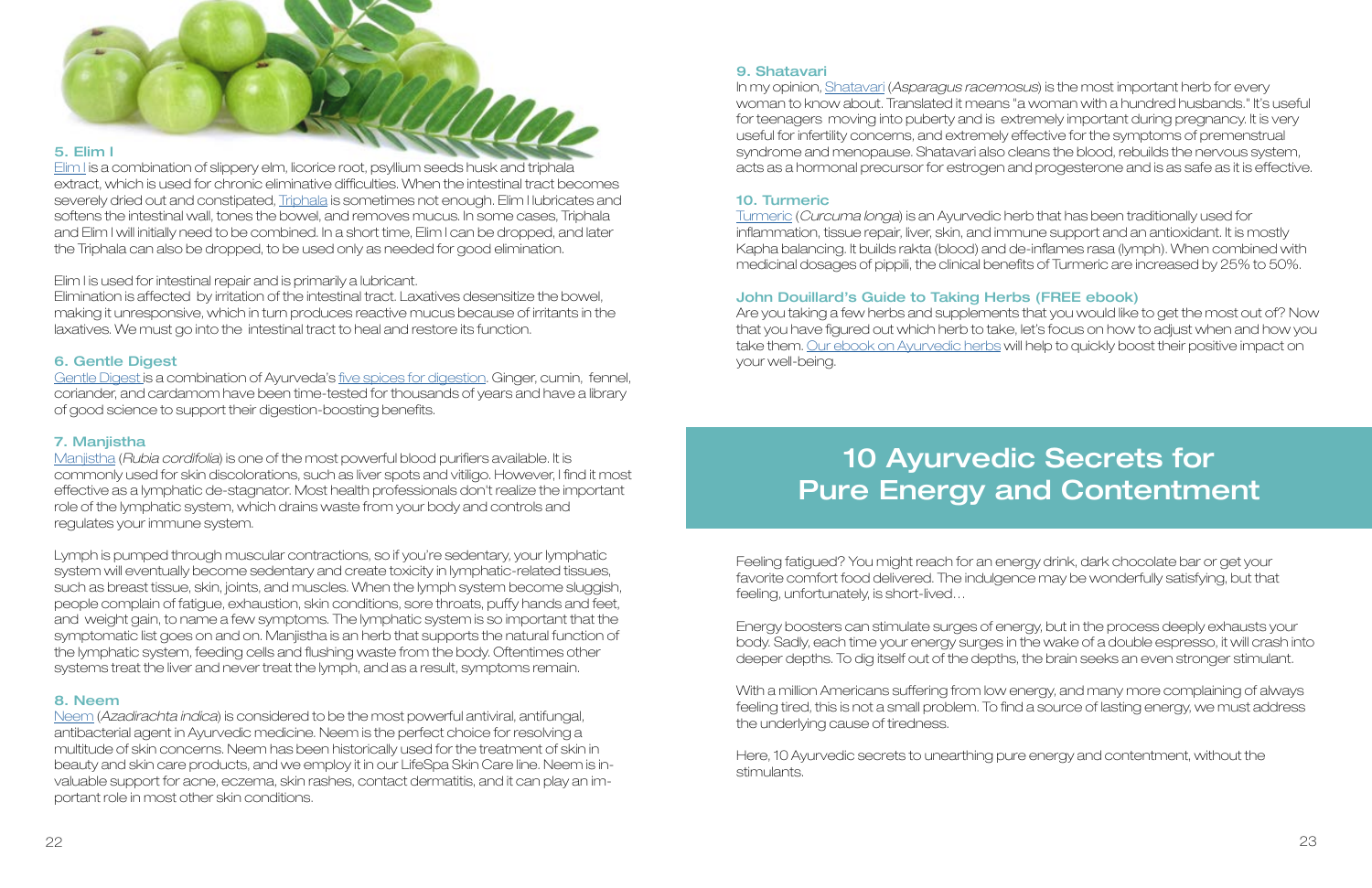#### 1: Test Your Energy Aid

As a result of stimulating the nervous system to cultivate energy it doesn't actually have, the adrenals and other energy-producing centers of the body become depleted.

A healthy energy aid should be capable of boosting energy in the morning, and if taken before bed, it should allow for restful sleep-the goal should be rejuvenation, not stimulation. If you take the energy aid at night and it wires you and disturbs your sleep, it is a stimulant in disguise. These types of products will slowly deplete your reserves and, over time, take tolls on your energy, sleep, mood, and focus.

Here, are a few replacements for energy drinks, supplements, or aids that don't actually pay back energy debt. The herbs below offer sustainable ways to support energy throughout the day.

In Ayurveda, the best way to pay back energy debt is to build *ojas*. Ojas is best translated as "vitality," and is the most refined component of digestion. Ojas builds immunity, energy, virility, radiant complexion and a joyful and loving temperament.

- • [Ashwagandha](https://store.lifespa.com/product/ashwagandha-capsules/?utm_source=ebook&utm_medium=intro&utm_campaign=Ashwaghandha) (Withania somnifera)
- • [Brahmi \(](https://store.lifespa.com/product/brahmi-brain-capsules/?utm_source=blog&utm_medium=lifespa.com&utm_campaign=brahmi%20brain)Centella asiatica)
- Ojas-building foods and herbs (see below)

2: Pay Back Energy Debt with Rejuvenative Herbs and by Building Ojas

While in the West we think of the digestive process lasting about four hours, in Ayurveda it lasts 30 days and ojas is the final product. There are certain herbs, activities, and foods to help boost the production of ojas.

#### Ojas-Building Herbs

- • [Ashwagandha](https://store.lifespa.com/product/ashwagandha-capsules/?utm_source=ebook&utm_medium=intro&utm_campaign=Ashwaghandha) (Withania somnifera)
- • [Shatavari](https://store.lifespa.com/product/shatavari-capsules/?utm_source=ebook&utm_medium=intro&utm_campaign=Shatavari) (Asparagus racemosus)

#### Ojas-Building Activities

- True love–giving yourself fully to your partner
- Caring for others
- Giving unconditionally without expectations

While ojas has not been identified by Western science, yet, many believe that it is actually the hormone oxytocin. Oxytocin is a bonding hormone that is secreted by the mother, the baby, and even the father during childbirth. This hormone bonds the family for life. It is produced when you give, love, bond, touch and care for others. But there is a catch–you must do these things unconditionally, with no needs or expectations.

#### Ojas-Building Foods

- • [Ghee](https://store.lifespa.com/product/farmtrue-ghee/?utm_source=intro%20to%20ayurveda&utm_medium=ebook&utm_campaign=Ghee)
- Raw honey
- Organic non-homogenized, vat-pasteurized or raw milk
- Almonds
- Coconut
- Dates
- Saffron

Make an Ojas-Building Drink for Healthy Sleep and Energy At LifeSpa, we call this drink the "Ojas Nightly Tonic." An [organic 30-day supply](https://store.lifespa.com/product/ojas-nightly-tonic/?utm_source=intro%20to%20ayurveda&utm_medium=ebook&utm_campaign=Ojas%20Nightly%20Tonic) can be found in our online shop.

Here is the simplified recipe: Take 1/4 teaspoon each of ghee, dates, almonds, coconut flakes and saffron and bring to a boil in milk. Add raw honey and drink in the morning and before bed.

All of these ingredients have been well-studied to provide healthy sources of sustainable energy.

#### 3: Get Off the Roller Coaster

In 1980, the government began subsidizing farmers to grow wheat and corn in an attempt to eradicate hunger. Back then, no one knew that wheat and corn would be processed in such a way that they would be even worse for you than white table sugar. The result is a population with blood sugar concerns of epidemic levels, the inability to burn fat and an insatiable desire for sweets.

The way to break this cycle is to force the body to burn fat as a source of fuel – the way it was intended to be. There are two main sources of fuel in the body: sugar (carbs) and fat. While the government was funding bread sales at less than a buck a loaf, we were also told that fats were bad. But without healthy fats in the diet to stabilize energy, and with an abundance of cheap bread and corn products on the market, blood sugar levels became unstable. Energy levels soared and crashed incessantly, until yesterday's complaints of hypoglycemia became today's pre-diabetes and extreme fatigue epidemics.

#### 4: Reset Fat Burning Ayurveda-Style and Get your Energy Back!

Americans have lost their ability to burn fat. Inundated with added sugars in almost every product on the shelves, our bodies have adapted to burn sugar as our energy supply, when fat is our body's preferred energy source!

Of course, both work in the body as fuel – but fat is way more efficient and long-lasting compared to sugar. Sugar is quickly depleted in the body, and can leave the body over- stimulated, exhausted, craving, and storing unused sugar as fat.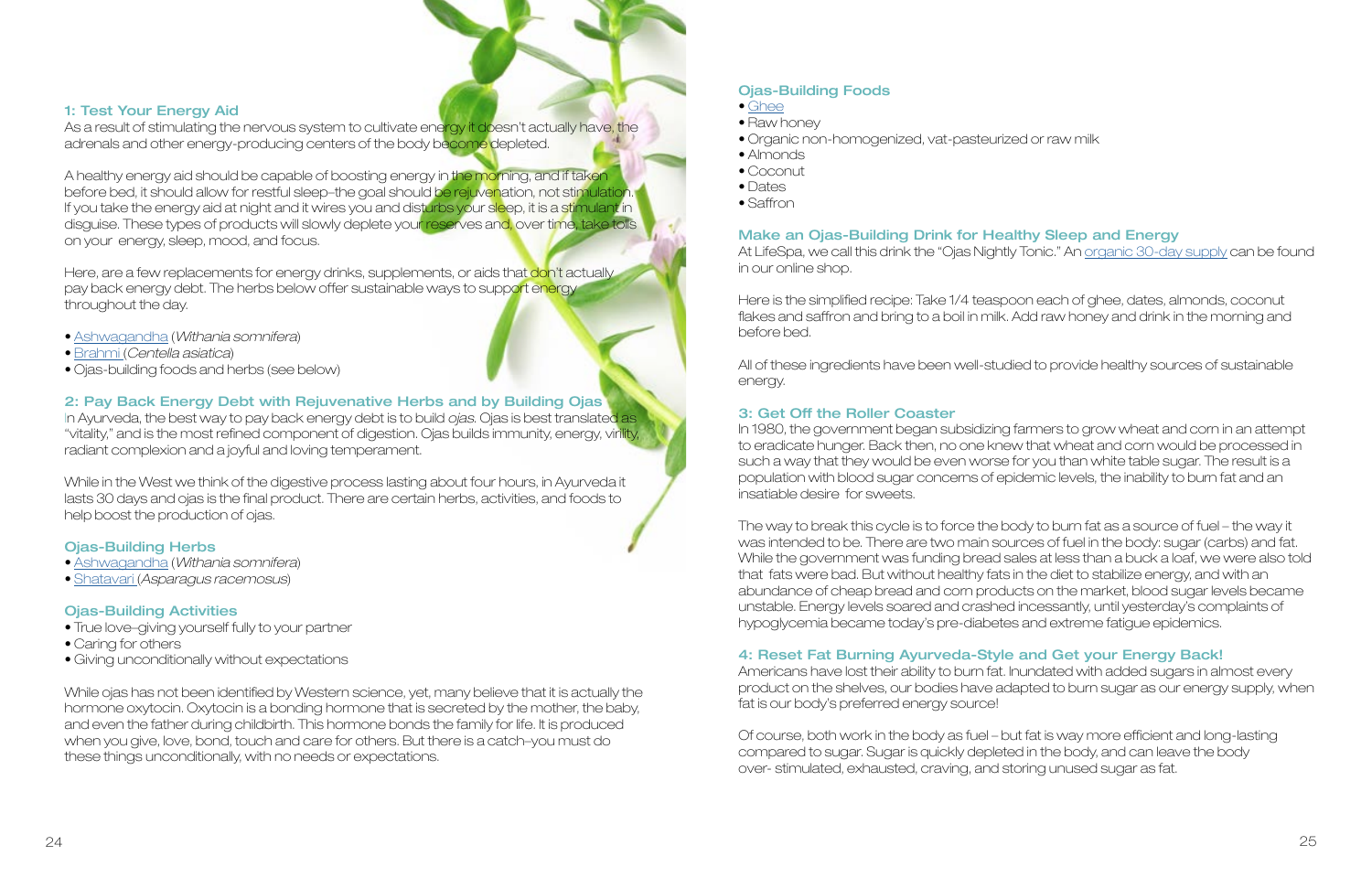<span id="page-13-0"></span>Basically, we need to train our bodies to start burning fat instead of sugar. We can do so by changing our eating habits with the goal of avoiding spikes in [blood sugar](https://lifespa.com/10-experiments-to-solve-your-blood-sugar-mystery/) by implementing the fat-burning suggestions below.

A good night's sleep may be one of the best ways to lose weight and reset fat burning which, in turn, delivers long-lasting, stable energy. According to numerous studies, not getting enough sleep is an independent risk factor for weight gain.

#### 5. Eat Three Meals a Day with No Snacks

Eating three meals per day burns fat in between each meal and through the night, which we are designed to do. Make lunch a bigger meal–studies show we digest better in the middle of the day (and this is traditional around the world). And stop snacking! Studies show we eat more food than we need. Have nothing but water between meals to force fat burning and achieve stable energy.

#### 6. Rehydrate!

Our bodies are 60-80% water. It's essential to deliver energy to cells, reset fat-burning, and boost energy. Sip hot water throughout the day. Drink half your body weight in ounces a day.

#### 7. Boost Digestion

#### It's Time to Drop the Old Layers of **Protection**

Drink 8-12 oz. of water 15-30 minutes before food to pre-hydrate the stomach and fire-up digestion. Take cumin, coriander, fennel, ginger, and cardamom (LifeSpa's [Gentle](https://store.lifespa.com/product/gentle-digest-capsules/?utm_source=ebook&utm_medium=intro&utm_campaign=Gentle%20Digest)  [Digest](https://store.lifespa.com/product/gentle-digest-capsules/?utm_source=ebook&utm_medium=intro&utm_campaign=Gentle%20Digest) formula) before or with meals to ignite fat burners and deliver energy to the cells. Take a short rest on your left side after your big midday meal.

#### 8. Eat Foods for Energy

- Vegetables–leafy greens, kale, spinach, chard and watercress
- Root vegetables–beets, yams, carrots, and potatoes
- Fats-coconut oil, olive oil, ghee and fish oils
- Complex carbs–oats, barely, quinoa, millet, amaranth
- Nut and seed butters

#### 9. Eat Balanced Meals

Aim for 1/2 veggies, 1/4 starch, 1/4 protein on your plate. For example: chicken, cooked veggies, yam, and salad with olive oil as dressing.

#### 10. Get Fresh Air and Exercise

Take a walk, breathing through the nose, to drive more prana (life force) into the body.

# Love Unconditionally

Have you ever wondered why we sometimes treat the ones we love the worst? Often, we are really just mad at ourselves for letting someone else's behavior turn us into unpleasant, angry versions of ourselves. This kind of emotional behavior is part of our unconscious mind and makes up about 95% of our actions and desires as an adult.

Science tells us that these unconscious behaviors are all learned in the first six years of life and they drive the same pre-programmed habits again and again in our lives. Maybe when you were three years old, someone hurt your feelings, and to survive, you needed to protect yourself. To do this, you employed the services of your mind to help you create a personality that would keep you safe. Maybe you became the rebel, class clown, a straight-A student or mom's best helper–the better you played these roles, the more you earned approval. You were safe, loved, and appreciated–who could ask for more?

We are all playing a lead role in a movie made by our minds designed to protect us from getting hurt, and we try really hard to make a movie that everyone will like. We casted ourselves in these roles when we were young, when our brains had a high degree of plasticity and impressionability, and we are often still reading the same lines from the same script in that same movie 30 or 40 years later.

Instead of pleasing our parents, we now (as adults) find ourselves pleasing our bosses, our spousees, and even our kids because the script says, "If I do these things, they will like me."

#### Love with Expectation Hurts

Our minds have convinced us that in order to feel loved, we have to continue to perform–even into a state of exhaustion. Soon we become resentful, because while bending over backwards for everyone else, sooner or later they will let you down. We find ourselves saying, "For crying out loud! I do so much for them – you would think they would show some appreciation!" Or, "If they would change, or just stop doing this or doing more of that, I would be willing to love them so much more." When we expect everyone in our world to change or love us back as a return on the investment we made to them, we are setting ourselves up for disappointment and disaster.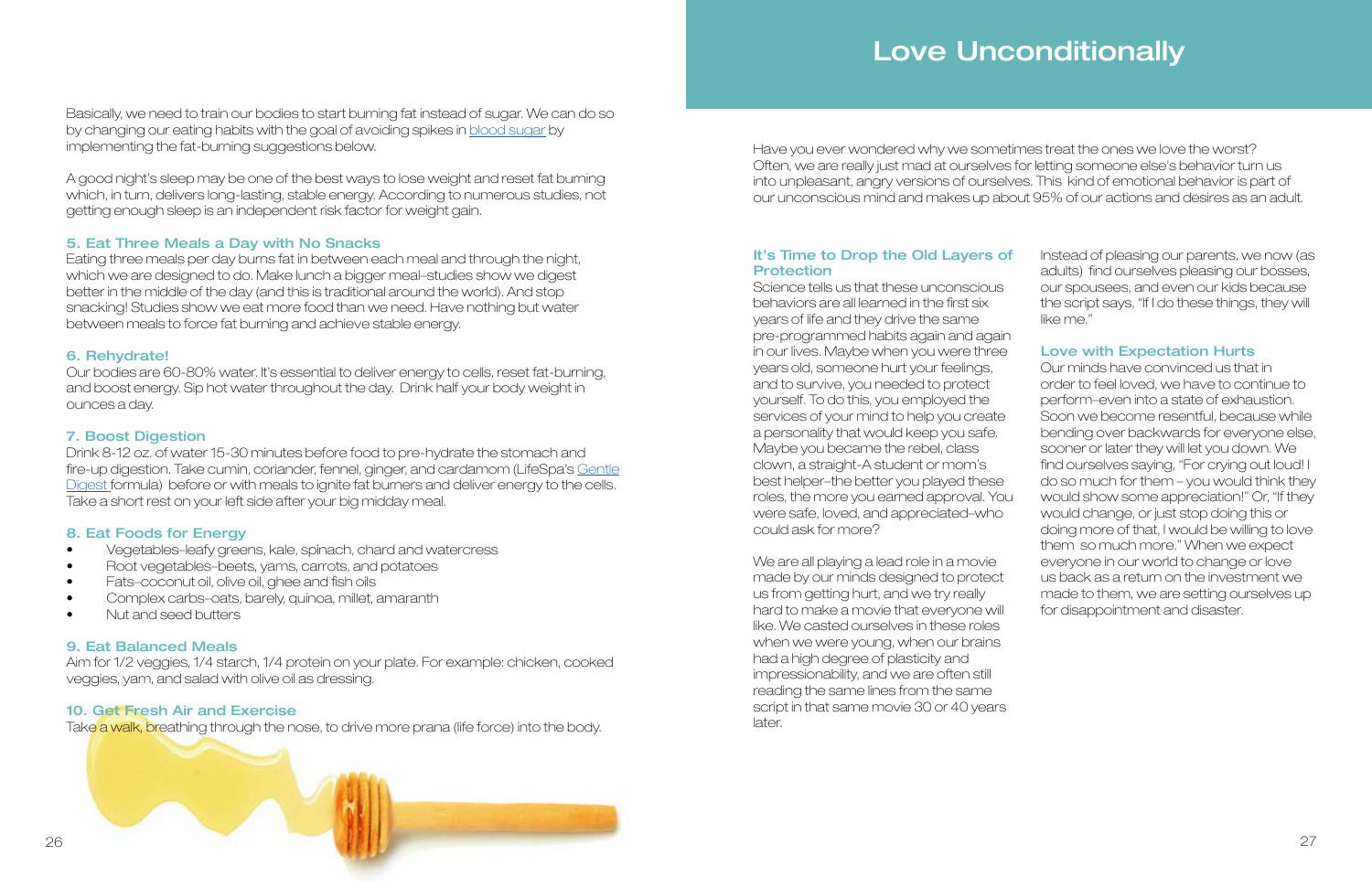What are ways that you let the truth of you shine and express your love freely and openly to others? How does that make you feel?

### Star in Your Own Movie–And Make it a Good One

The mind has created this world of illusion to keep us safe at a time when our senses, emotions and intellect were not yet developed. When you were two, you needed this type of protection. But now, in your adult years, you can become the director of your own movie and change the script, create a new scene, and even take on that role that you were always meant to play – your real, vulnerable, loving and powerful self. Science tells us that we do retain a certain amount of brain plasticity as adults—thus, we have the power to leave our childhood patterns behind and create new ways of being—living as the true you. Living a life without access to this part of yourself can be, in due time, a very depressing experience.

Your senses will only offer temporary pleasure, and your emotions will distract you from yearning to be yourself for only so long until, sooner or later, you have to step into this new role. The problem is that the mind has convinced you that you can't do this. "If I risk being myself fully and love everyone unconditionally and they don't love me back, I will be hurt and devastated. It is way too risky. Just play it safe and stuff those delicate feelings."

#### <span id="page-14-0"></span>Write a Love Letter

Take a paper and write a love letter to someone you love fully, completely. Someone you trust with all your heart. Tell them all the ways that you love and appreciate them–really go for it. While writing it, know that they will never read this letter–it is for your eyes only. As you write it, become aware of how you feel writing this letter. You will see that as you write this letter, you will actually feel loved, appreciated, cared for, and even important.

All the things we so desperately think we need from someone else to make us feel good are things we actually experience all by ourselves when we give love fully and freely–without any concern of receiving love back in return.

"I love you… but it is no concern of yours." This is the game the mind has been playing on us for all these years. To truly win, we must taste the vulnerability of true love by allowing ourselves to love without the need for any return on investment. "I love you… but it is no concern of yours" means I now know that what I really seek is to "be love" rather than "be loved."

So, find that family member that both pushes your buttons and yet you love them deeply. Write them that love letter and take a risk to act on the things you love about them with no concern that they love you back, appreciate, or approve of you. Simply act on your truth–that you love them. For a moment, just forget about the little things they do that set you off. Reacting to that is not you doing you, it is you reacting to them. For this exercise, just do you!

# Emotional Detox: Why You Need One and How to Get Started

Almost everyone has felt the impact of emotional stress. We commonly feel it in our guts—kids get tummy aches, while adults get butterflies, nervous stomachs, constipation, diarrhea, heart burn, and irritable and inflammatory bowel conditions.

Emotional stress happens when normal, healthy feelings of sadness, grief, worry, anger, and more become overwhelming, affecting your health, relationships, and self-esteem.

Sometimes if may feel as if your responses to stressful events come out of nowhere or are on autopilot. Studies suggest that 95% of the things we do and say, particularly when we are stressed, come from early childhood impressions. Our responses can become habitual, creating patterns of emotional behavior. These emotional responses can get stored as molecules of emotions in fat and muscle cells. Then, when you're exposed to a familiar stress, the emotions get released, creating another way our responses can be on autopilot, and overwhelming.

Because these molecules of emotion are an important part of our safety and survival mechanism, they often become the way we interface with the world. It's common to constantly react to situations in an emotionally triggered way that we don't seem to have any control over. We often find ourselves way down that familiar emotional road, such as

having an outburst, after the damage has already been done.

This is why we need the occasional emotional detox—to clear out stored emotions and start with a clean slate, which allows us to think and respond more clearly, in the moment, and from the heart, rather than the mind or body But first, let's cover what makes us emotionally sick.

#### The Biology of Emotional Stress

Have you ever had someone emotionally dump on you? Have you ever emotionally dumped on someone else? Often they feel the same--yucky. The interesting thing about being wrong or being right in a conflict is that neither feels that great. No one feels good being yelled at, and after yelling at someone, you usually regret it.

And either way it's stressful. Stress not only prompts old childhood patterns and stored emotions, it triggers your primal fight or flight response. Once designed for life-or-death situations, this sympathetic nervous system reaction can now kick in when you're in conflict with a partner, are overwhelmed by work, or can't deal with traffic.

In these situations, the body sends messages to the brain's amygdala, or processing center. If the amygdala determines that there's a threat, it tells the hypothalamus, which in turn tells the adrenals to call stress hormones, like adrenalin, into action. Your heart beats faster. Your breathing becomes quicker and blood sugar and fats are releases into your blood stream for fast energy.

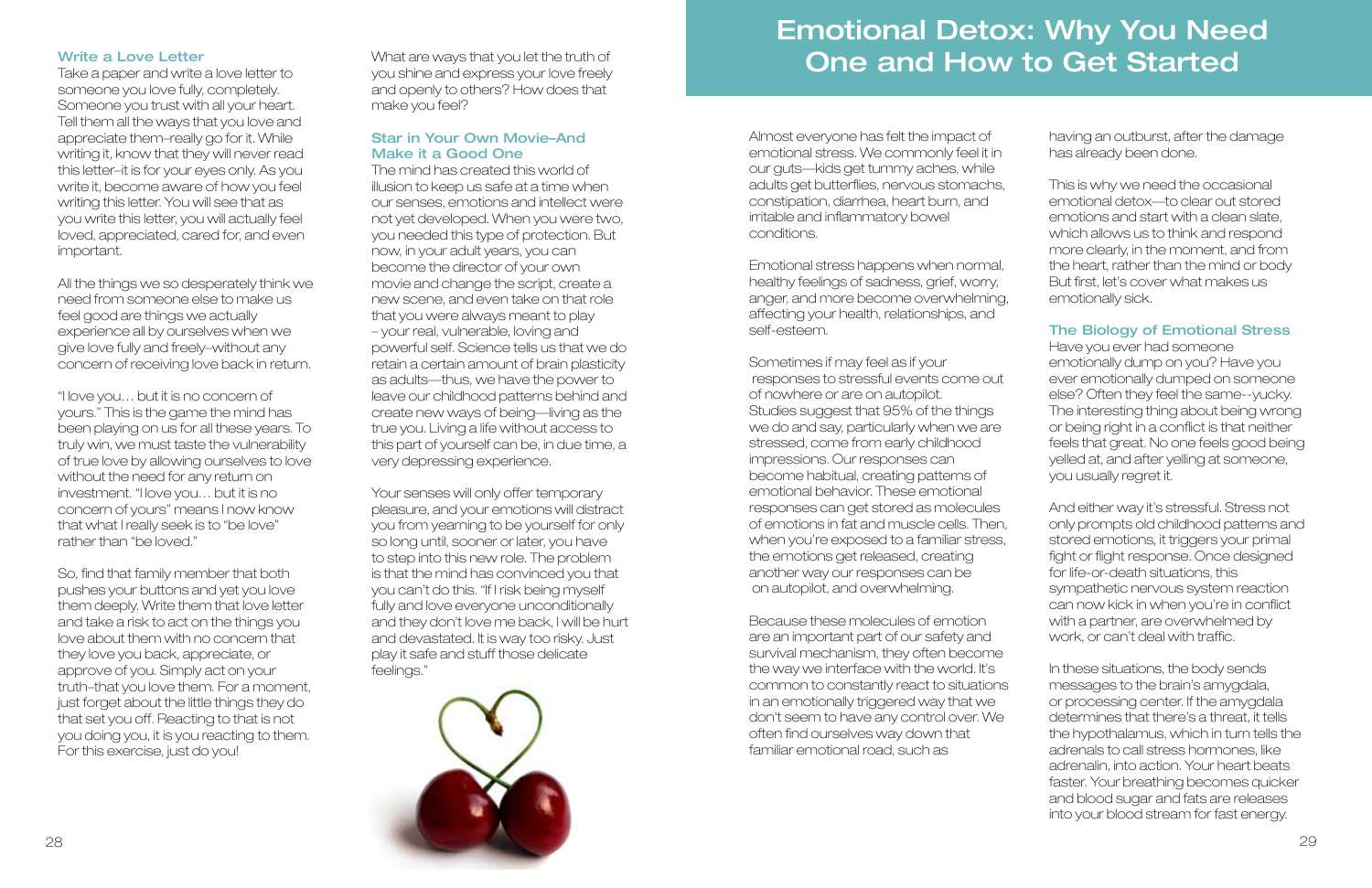#### Stress and Neurotransmitters

There are other impacts of stress that directly affect your gut. Fight or flight responses can slow down or disrupt digestion so energy is spent instead on threat defenses, causing stomach pain and gastrointestinal disorders.

Under severe emotional stress (like in the case of yelling or being yelled at), neurotransmitters such as serotonin are made in huge quantities to help you deal with the event. But serotonin transporters can't keep up with the serotonin surge and excess serotonin gets trapped in your gut, unable to help you manage stress. While the right about of serotonin can help stabilize mood, researchers believe that excess serotonin in the gut irritates mucus membranes, causing inflammatory bowel conditions like Irritable Bowel Syndrome  $(IBS)$ 

The digestive system is governed by its very own nervous system, called the enteric nervous system. Coincidentally, this is another part of your nervous system also responsible for managing stress. The enteric nervous system is often called the "second brain" because it produces and uses the same neurotransmitters, or chemical messengers, as the brain. Studies show that 95% of serotonin, a primary neurotransmitter linked to mood and processing emotional stress, is actually produced and stored in the gut.

#### Emotional Stress and Ayurveda

This science I discuss above was something ancient Ayurvedic practitioners understood. Nearly 3,000-year-old Ayurvedic texts suggest that the nervous system, along with stress and other emotions, originates in the gut. Emotions are carried from the gut through mental channels to the heart and the brain, prompting emotional responses such as heart-based love and compassion or mind-based fear and anger. Whether you react with love and compassion or anger and fear depends on many factors, including your experiences and trauma, particularly from childhood and your nutritional and digestive health.

In Ayurveda, the cause of all disease is when the mind and emotions overshadow the experience of the heart, or soul (read oneness with all around you). In others words, we begin to react to life through the filter of fear and anger rather than love and compassion.

The whole purpose of Ayurveda is to help balance the body and detoxify it so it can regain the clarity necessary to choose love and compassion over than anger and fear.

#### Simple right?

Well, while the task at hand may sound complicated, Ayurveda does have a simple way to release stored emotional stress and cleanse the body and mind of old behavioral patterns.

#### How to Release Old Emotional Patterns

Unravelling these old destructive patterns of behavior is actually quite easy with an Ayurvedic detox. Ayurveda never just detoxifies the body—treatments always include a digestive reset, a healing of the intestinal lining, a scrub of the liver and lymph, a fat soluble toxic substance detox, and a release and transformation of old unwanted patterns of emotional behavior.

#### There are three logical steps to take to change emotional stress:

1. Heal your gut so that it can respond to stress in a strong and healthy way and be a better transporter of neurotransmitters.

2. Convince your body and mind that it is safe enough to release old toxic molecules of emotion from fat cells. Ayurvedic cleanses use ghee to force the body to enter into fat metabolism. Fat is the body's calm fuel, versus sugar, which is the body's stimulating fuel. The first step to burning the calm fuel and releasing stored molecules of emotion is to burn fat. In the process of releasing fat soluble molecules of emotions, toxic fat soluble chemicals will be released as well. Yup, we store environmental toxics like pesticides and preservatives in our fat cells. Remember, they were stored there because the body lost its ability to break them down and detoxify them through normal and appropriate detox channels.

3. Take action to transform toxic molecules of emotion once they are released from storage. The key to transforming old emotions is to take action based on your truth rather than what your mind has convinced you is true. Your mind is quite attached to the status quo, so to access the truth, we have to become more self-aware. From there we can take meaningful action.

Be careful when you detox. Make sure the detox you choose resets digestive and detox pathways, or you may find that you only moved the fat soluble toxic substances from one fat cell to another.

#### Prepare for an Emotional Detox with This Ayurvedic Self-Inquiry Practice

One the main components of Ayurvedic psychology is called critical analysis, or self–inquiry, during a cleanse, when the body shifts into a fat-burning state and molecules of emotion, also called mental ama, are released. A self-inquiry practice at this time gives us access to these emotions and the ability to witness them from a non-emotional, objective place. It's from here, with this kind of self-awareness of unwanted habits, that we can make transformational changes.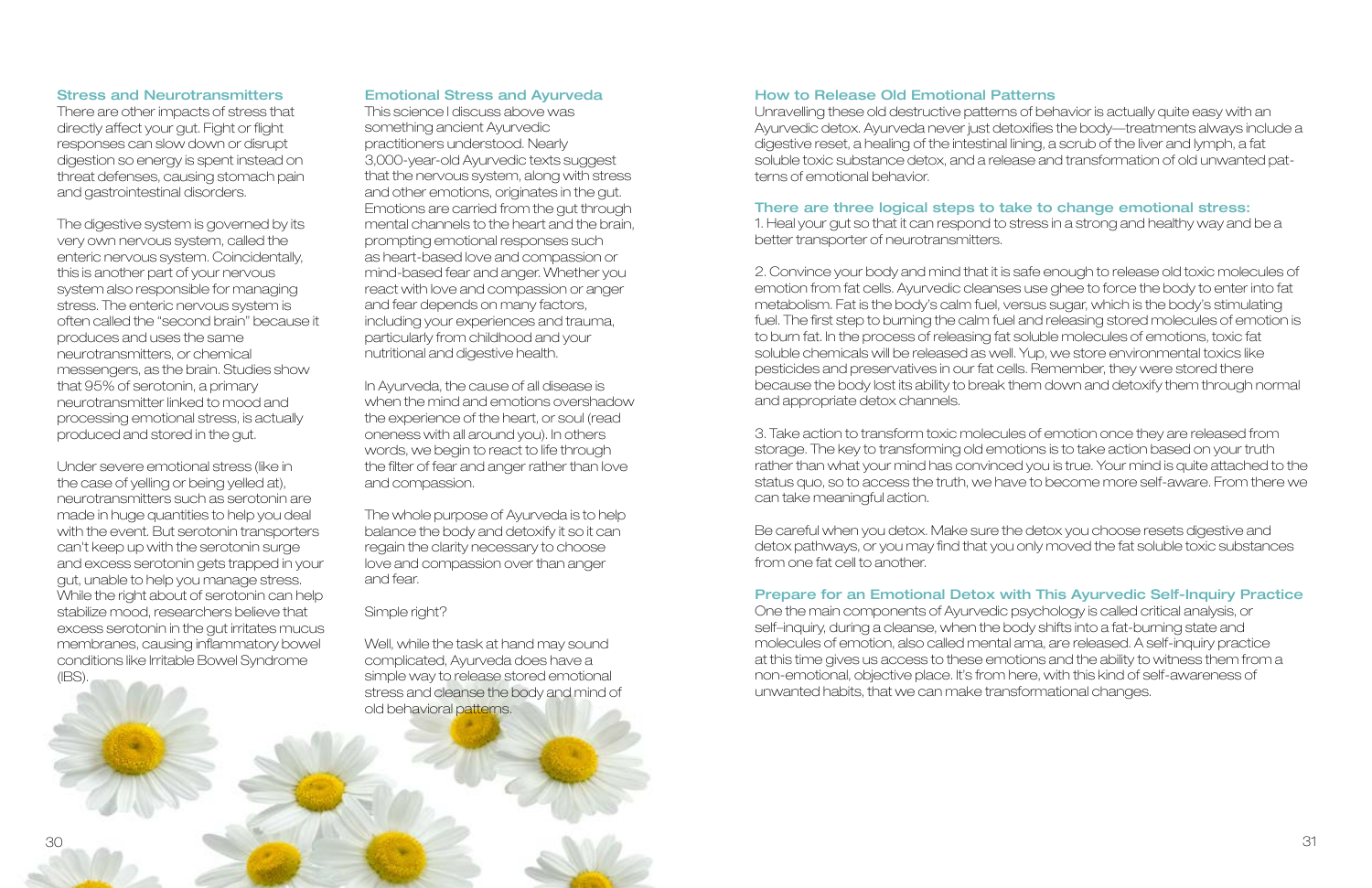<span id="page-16-0"></span>1. Ask yourself: What would I change about my partner? Make a list. (This doesn't have to be a significant other - you can focus on a family member, friend or colleague).

2. Pick one item off the list and the next time this person does the thing that bugs you, refrain from reacting immediately.

3. Let yourself cool down for 10-15 minutes before you say anything. While chilling, think of three things you love or appreciate about this person.

4. Now take action based on the truth: Express your love (inspired by the three things you just identified) with words of affection or an act of kindness.

5. Sit for a minute or two and evaluate how you feel after expressing love, kindness, or affection.

Are you still irritated? Do you feel any joy or happiness? Do you feel loved even though your partner hasn't changed their behavior?

If you feel better after this exercise, then you are on the road to enjoying better relationships. We often say to ourselves, I would love them so much more if they would change that behavior. In this exercise they didn't change at all yet you were filled up. You felt better and more loved by them without them changing anything.

#### Podcast Episode on Emotional Detox

Listen to LifeSpa Founder John Douillard discuss the emotional benefits of detoxing and resetting your digestive and metabolic systems. [Listen now.](https://lifespa.com/108-toxic-emotions-john-douillard/)

### Sign Up for LifeSpa's Free Natural Detox Training

The truth is that we always have a choice. We can choose to wait until those around us change or we can choose to practice compassion and self-love and take responsibility for our own emotional responses and health.

Learn how to reset your digestion, release molecules of toxic emotions, and boost fat metabolism in my free [Natural Detox Training](https://lifespa.com/free-video-training-critical-strategy-detox-body-naturally/).

The [Colorado Cleanse](https://lifespa.com/cleansing/colorado-cleanse/) is a two week, at-home, Ayurvedic digestive detox and lymph cleanse program. Unlike other fad cleanses, the Colorado Cleanse is rooted in sound medical science and the ancient cleansing wisdom of Ayurveda. This kitchari cleanse has been developed by Dr. Douillard through decades of clinical practice with thousands of successful cleansers, many of whom are now its biggest fans.

Where fad cleanses emphasize extreme fasting and dangerously unbalanced diets, the Colorado Cleanse relies on a gentle, simple kitchari diet that allows the body to burn fat without hunger pains.

And where fad cleanses trigger blood sugar crashes, starvation-mode cravings and immediate binging afterward, the Colorado Cleanse balances the blood sugar, allowing the body to enjoy the contented blissful energy of natural fat-metabolism, while you continue working and going about your daily life.

The Colorado Cleanse is unique because it repairs the body's detox and digestive channels before starting the detox. Cleansing without this preparation can move toxins from one fat cell to another, which defeats the purpose of cleansing and often manifests as stubborn digestive weakness and symptoms of lymphatic congestion.

The Colorado Cleanse can be done while working and leading your regular lifestyle.

#### What does the Colorado Cleanse involve?

During the two-week Colorado Cleanse, you will do a daily practice of yoga, meditation, and breathing exercises, 12 minutes of aerobic exercise, take Ayurvedic herbal formulas that support the detox process, and eat a special diet. There are three phases of the cleanse.

Sign up for the Colorado Cleanse [here.](https://lifespa.com/cleansing/colorado-cleanse/)

# Detox with the Colorado Cleanse

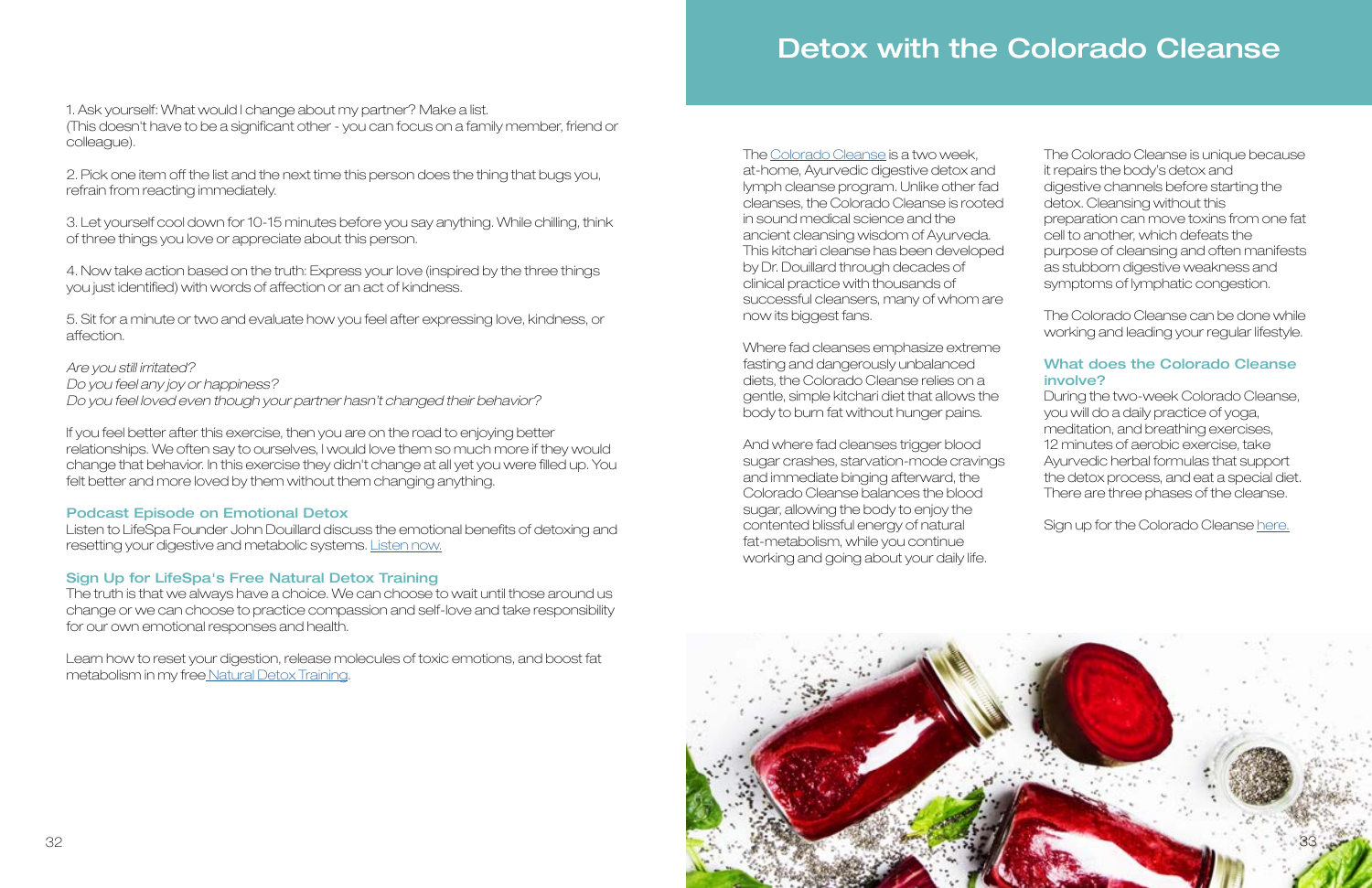#### <span id="page-17-0"></span>PHASE 1

To prep your body to flush deep-set toxins from their storage sites, we first make sure that your detox channels are functional by following an allergen-free, whole foods diet, eating three specific foods each day, and taking the specified herbal formulas.

This phase focuses on:

- Balancing the blood sugar and restoring the intestinal mucosal barrier
- De-stagnating the lymphatic system
- De-congesting the liver, thinning the bile, and preparing to detox

#### PHASE 2

During this phase, you'll eat a simplified diet of non-fat kitchari—a nourishing rice and bean dish prepared in a way to help re-boot your digestion. There are three meal options to choose from. You'll also be drinking increasing amounts of ghee each morning, performing the ancient Ayurvedic process of oleation. Special self-inquiry exercises are employed in this phase to help bring to the surface and release old emotions, patterns, and behaviors that store in the fat cells. Phase 2 is closed with a gentle laxative therapy on the evening of day 11.

This phase focuses on:

- Resetting fat metabolism.
- Flushing the liver and detoxing fat-soluble chemicals, pesticides, and preservatives.
- Recognizing and releasing destructive emotions, patterns, and behaviors.

#### PHASE 3

After Phase 2, you will return to the Phase 1 diet and add in a protocol that will reset your digestion and boost your digestive fire.

#### POST CLEANSE

After the cleanse, reset your upper digestive strength, the lack of which is the most common cause of digestive issues. A long-term well-being plan is provided during this post-cleanse phase.

If you liked this ebook, we recommend that you explore all of our free ebooks, as well as our online courses, particularly:

• [The 28-Day Ayurveda Challenge](https://store.lifespa.com/product/ayurveda-challenge-ecourse-online/) (eCourse): This month-long course will jumpstart you on your personal Ayurvedic wellness journey. Perfect for beginners!

• [Dr. John's Guide to Taking Herbs](https://lifespa.com/self-help/ebooks/dr-johns-guide-to-taking-herbs-ebook/) (eBook): Discover which Ayurvedic herbs are best for you.

• [Short Home Cleanse](https://lifespa.com/short-home-cleanse-ebook-cheat-sheet-download/) (eBook): Thousands of our customers do this cleanse each year.

- Try it for yourself with this simple guide.
- delivered to your inbox.





• [The 3-Season Diet Guide](https://lifespa.com/3seasondietguide/) (free monthly guide): Get monthly eating tips and recipes

# Welcome to LifeSpa!